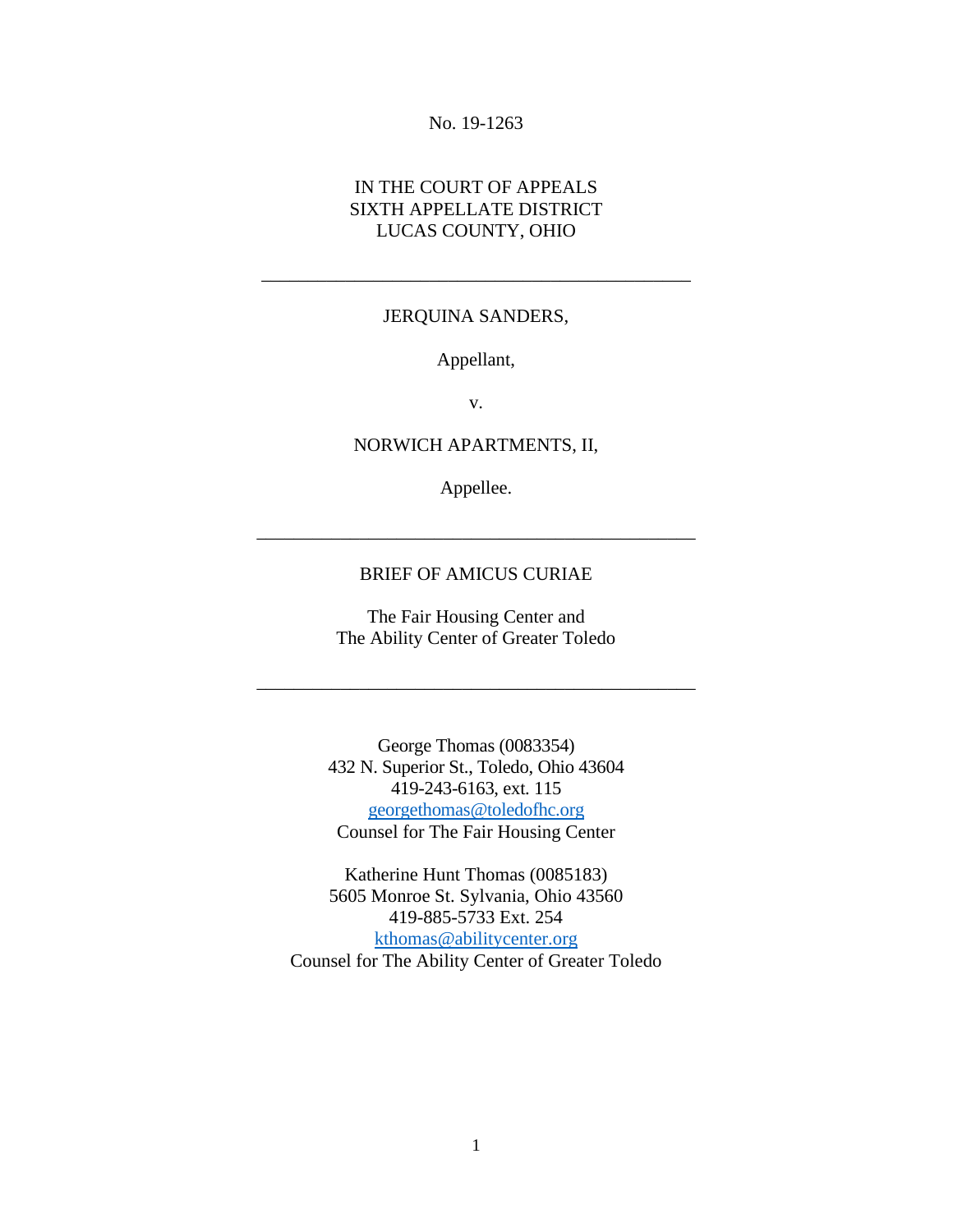| A.                                                                                                                                                                                        |
|-------------------------------------------------------------------------------------------------------------------------------------------------------------------------------------------|
| <b>B.</b>                                                                                                                                                                                 |
|                                                                                                                                                                                           |
|                                                                                                                                                                                           |
|                                                                                                                                                                                           |
|                                                                                                                                                                                           |
|                                                                                                                                                                                           |
|                                                                                                                                                                                           |
| The Appellee violated the Fair Housing Act when it categorically denied the Appellant's<br>I.                                                                                             |
| It is undisputed that the Appellant is a person with a disability, the Appellee knew this,<br>A.<br>the accommodation requested was reasonable, and the Appellee denied the accommodation |
| <b>B.</b>                                                                                                                                                                                 |
| Even if Appellee needed additional verification, it failed to evaluate the accommodation<br>$\mathcal{C}$ .                                                                               |
| 1.<br>Norwich was required to evaluate the reasonable accommodation request through                                                                                                       |
| In similar circumstances, Courts have concluded that landlords must interact to<br>2.                                                                                                     |
| The stated reason that Appellee denied the accommodation request was because "we<br>D.                                                                                                    |
| A ruling in favor of the Appellee would have a chilling effect on civil rights for people with<br>П.                                                                                      |
|                                                                                                                                                                                           |

# Contents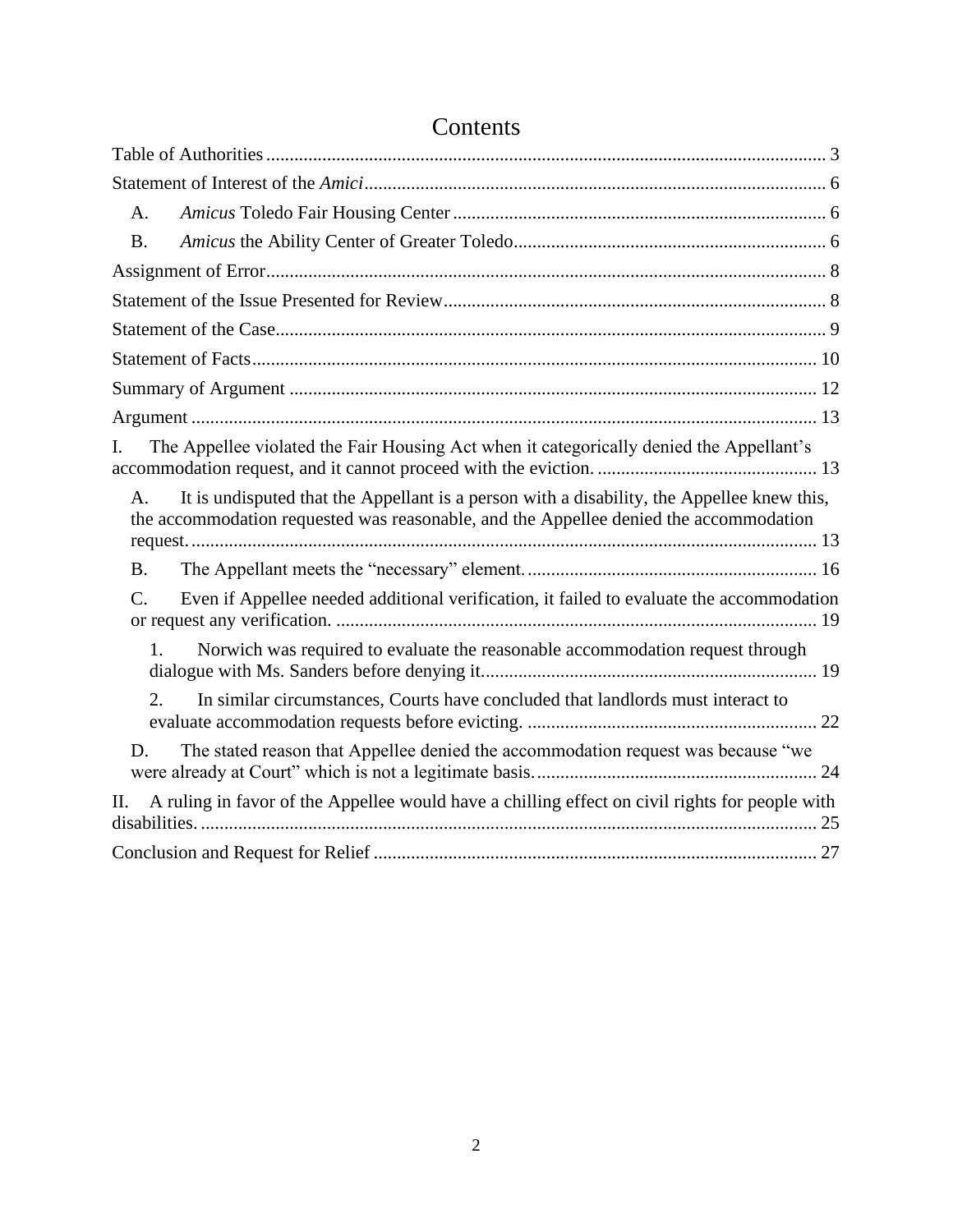# **Table of Authorities**

### **Cases**

<span id="page-2-0"></span>

| Ability Ctr. of Greater Toledo v. City of Sandusky, 385 F.3d 901 (6th Cir. 2004)               |
|------------------------------------------------------------------------------------------------|
| Ability Ctr. of Greater Toledo v. Lumpkin, 808 F. Supp. 2d 1003(N.D. Ohio 2011)                |
|                                                                                                |
|                                                                                                |
| Andover Hous. Auth. v. Shkolnik, 443 Mass. 300, 820 N.E.2d 815 (2005) 19                       |
| Armant v. Chat-Ro Co., L.L.C., No. 00-1402, 2000 WL 1092838, at *2, 2000 U.S. Dist. LEXIS      |
|                                                                                                |
| Auburn Woods I Homeowners Ass'n. v. Fair Employment & Hous. Comm'n., (2004) 121                |
|                                                                                                |
|                                                                                                |
|                                                                                                |
| Belevender v. Magi Enters., 2007 U.S. Dist. LEXIS 13582 (N.D. Ohio Feb. 28, 2007)  7           |
| Bhogaita v. Altamonte Heights Condominium Ass'n, Inc., 765 F.3d 1277, 1288-89 (11th Cir.       |
|                                                                                                |
|                                                                                                |
| Congdon v. Strine, 854 F. Supp. 355, 362-63, 5 A.D.D. 480 (E.D. Pa. 1994)  15                  |
| Cornwell & Taylor LLP v. Moore, 2000 WL 1887528, at *4, 2000 Minn.App. LEXIS 1317, at          |
|                                                                                                |
| Dadian v. Village of Wilmette, 269 F.3d 831, 838, 12 A.D. Cas. (BNA) 609 (7th Cir. 2001) 16    |
| Dadian v. Village of Wilmette, 269 F.3d 831, 838-39, 12 A.D. Cas. (BNA) 609 (7th Cir. 2001)15  |
| Developmental Services of Nebraska v. City of Lincoln, 504 F. Supp. 2d 726, 738 (D. Neb. 2007) |
|                                                                                                |
|                                                                                                |
|                                                                                                |
|                                                                                                |
| Fair Hous. Rights Ctr. V. Morgan Props. Mgmt. Co., LLC, 2018 U.S.Dist. LEXIS 108905 (E.D.      |
|                                                                                                |
|                                                                                                |
| Good Shepherd Manor Found., Inc. v. City of Momence, 323 F.3d 557 (7th Cir.2003) 13, 21        |
| Groner v. Golden Gate Gardens Apartments, 250 F.3d 1039 (6th Cir. 2001) 15, 22                 |
| Hayden Lake Recreational Water and Sewer Dist. v. Haydenview Cottage, LLC, 835 F. Supp. 2d     |
|                                                                                                |
| Hollis v. Chestnut Bend Homeowners Ass'n, 760 F.3d 531, 538-41 (6th Cir. 2014) 13              |
| Horen v. Bd. of Edu. of Toledo Pub. Schs., 2010-Ohio-3631 (6th Dist. August 6, 2010)7          |
|                                                                                                |
| HUD v. Milton James, FHEO No. 02-16-4255-8 (Jan. 22, 2020), available at                       |
| https://www.hud.gov/sites/dfiles/FHEO/documents/20charMilton%20James.pdf (accessed             |
|                                                                                                |
|                                                                                                |
| HUD v. Ocean Sands, Inc., 1993 WL 343530, Fair Housing-Fair Lending Rptr. 1 25,055, at p.      |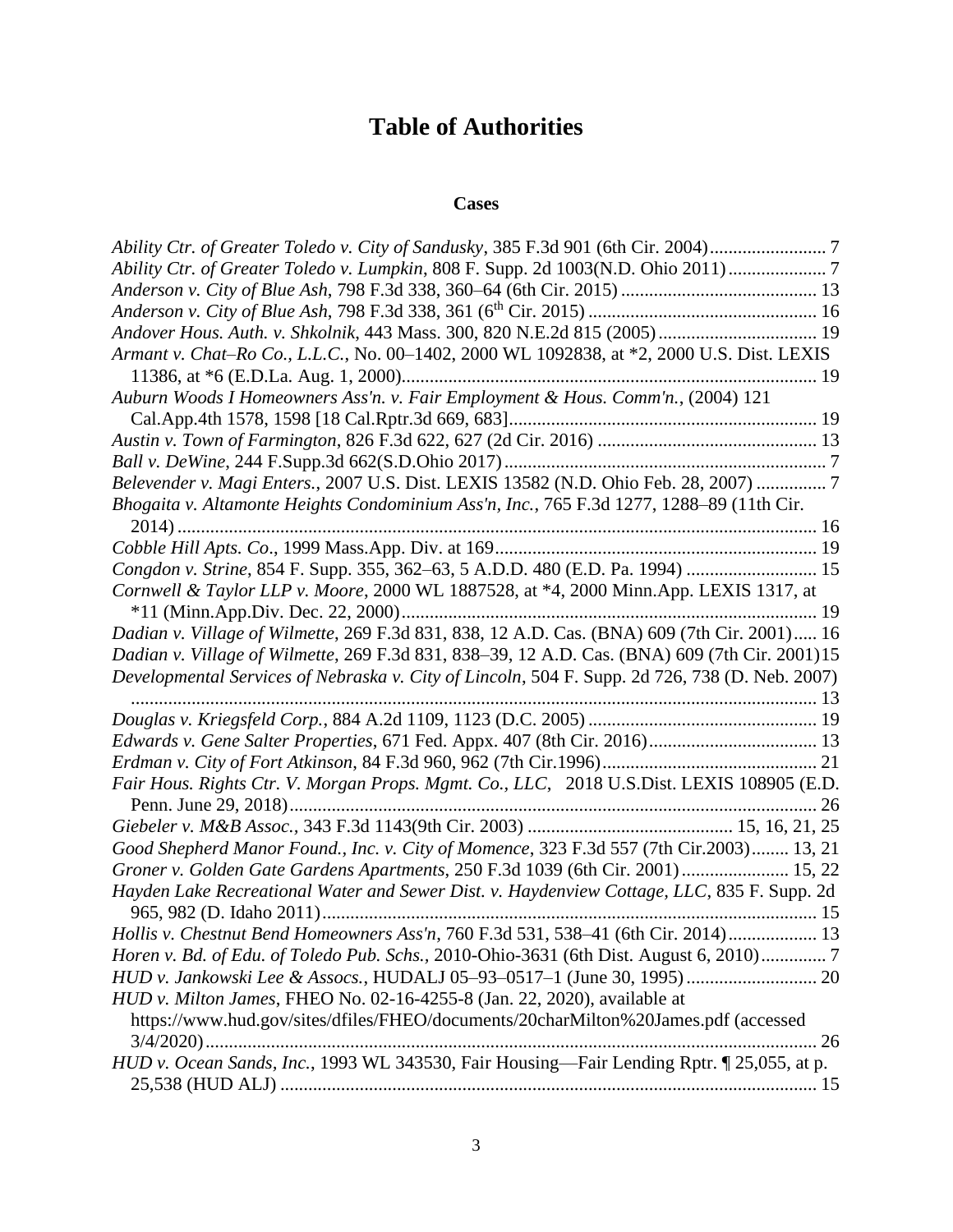| <i>Hunt v. Aimco Props., L.P., 814 F.3d 1213, 1218, 2016 U.S. App. LEXIS 2788, *2, 26 Fla. L.</i> |
|---------------------------------------------------------------------------------------------------|
| 22                                                                                                |
| Hunter on behalf of A.H. v. District of Columbia, 64 F. Supp. 3d 158, 179 (D. D.C. 2014)  13      |
| Jacobs v. Concord Vill. Condo. X Ass'n, Inc., No. 04-60017-CIV, 2004 WL 741384, at *2, 2004       |
|                                                                                                   |
| Jankowski Lee & Associates v. Cisneros, 91 F.3d 891, 895, 19 A.D.D. 619 (7th Cir. 1996) 12, 19    |
|                                                                                                   |
| Montano v. Bonnie Brae Convalescent Hosp., Inc., 79 F. Supp. 3d 1120, 1127 (C.D. Cal. 2015)       |
|                                                                                                   |
|                                                                                                   |
| Overlook Mut. Homes, Inc. v. Spencer, 415 F. App'x 617, 620 (6th Cir. 2011) 14                    |
| Oxford House, Inc. v. Browning, 266 F. Supp. 3d 896, 916-18 (M.D. La. 2017) 16                    |
| Roe v. Housing Auth., 909 F. Supp. 814, 822-823, 1995 U.S. Dist. LEXIS 19487, *24  23             |
| Roe v. Sugar River Mills Associates, 820 F. Supp. 636, 639–40, 2 A.D.D. 868 (D.N.H. 1993) 22      |
| Samuelson v. Mid-Atlantic Realty Co., Inc., 947 F. Supp. 756, 761–62, 20 A.D.D. 385 (D. Del.      |
|                                                                                                   |
| Schwarz v. City of Treasure Island, 544 F.3d 1201, 1226 (11th Cir. 2008) 16                       |
| Shapiro v. Cadman Towers, Inc., 51 F.3d 328, 334-35, 9 A.D.D. 547, 148 A.L.R. Fed. 709 (2d        |
|                                                                                                   |
| Sinisgallo v. Town of Islip Hous. Auth., 865 F. Supp. 2d 307, 313, 2012 U.S. Dist. LEXIS 72123,   |
|                                                                                                   |
|                                                                                                   |
| Trovato v. City of Manchester, N.H., 992 F. Supp. 493, 497, 7 A.D. Cas. (BNA) 926 (D.N.H.         |
|                                                                                                   |
| U.S. v. California Mobile Home Park Management Co., 107 F.3d 1374, 20 A.D.D. 658, 36 Fed.         |
|                                                                                                   |
| Vorchheimer v. Philadelphian Owners Association, 903 F.3d 100, 105-11 (3d Cir. 2018) 16           |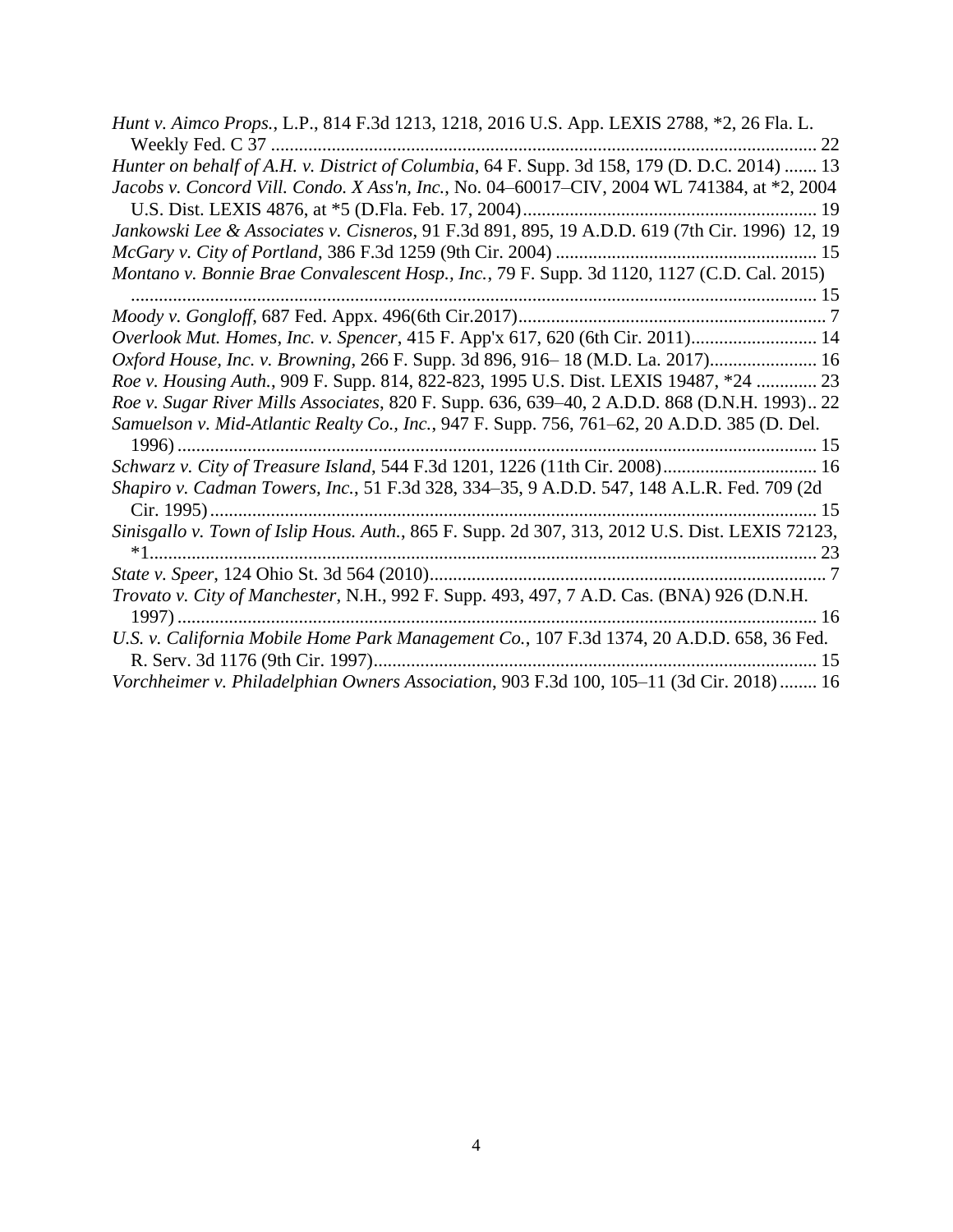# **Statutes and Regulations**

# **Other Authority**

| H.R.Rep.No.711, 100 <sup>th</sup> Cong. 2d Session, reprinted in 1988 U.S.C.C.A.N. 2173, 2179 25 |  |
|--------------------------------------------------------------------------------------------------|--|
| HUD Notice PIH 2010-11(HA)(2010 HUD PIH LEXIS 104*4)(April 13, 2010) 26                          |  |
| HUD.gov, Reasonable Accommodations and Modifications, available at                               |  |
| https://www.hud.gov/program_offices/fair_housing_equal_opp/reasonable_accommodations_            |  |
|                                                                                                  |  |
| U.S. Department of Justice, Reasonable Accommodations Under the Fair Housing Act (May 17,        |  |
| 2004), available at                                                                              |  |
| https://www.justice.gov/sites/default/files/crt/legacy/2010/12/14/joint_statement_ra.pdf 17, 21  |  |
|                                                                                                  |  |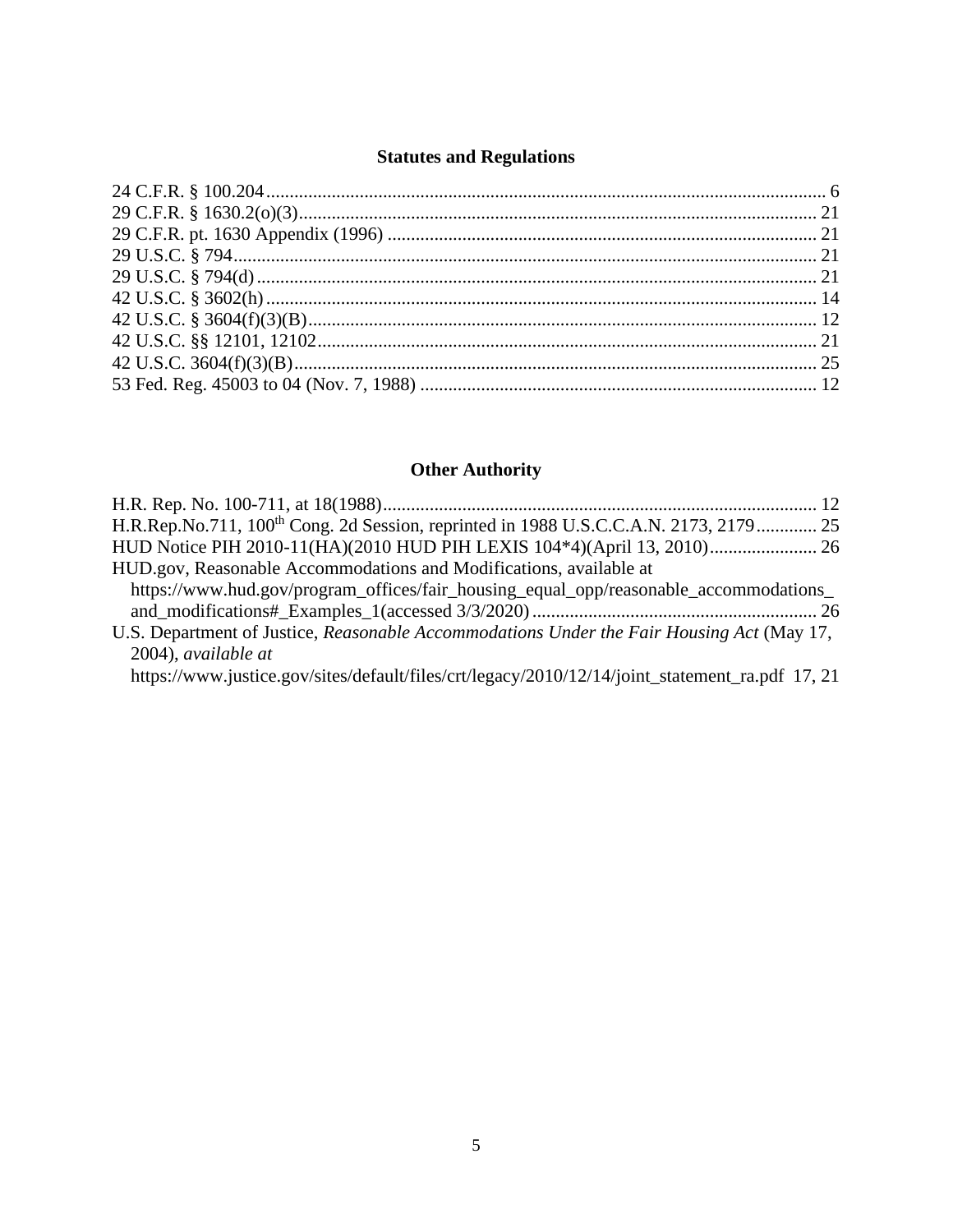### **Statement of Interest of the** *Amici*

<span id="page-5-0"></span>*Amici,* Toledo Fair Housing Center and The Ability Center of Greater Toledo, are Ohio non-profit agencies dedicated to protecting the Fair Housing rights of people with disabilities.<sup>1</sup> The interests of the *Amici* in this matter are set forth below.

#### <span id="page-5-1"></span>**A.** *Amicus* **Toledo Fair Housing Center**

*Amicus* Toledo Fair Housing Center ("TFHC") has a strong and direct interest in, and long experience with, the Fair Housing Act and its implementing regulations—including reasonable accommodation requests pursuant to 24 C.F.R. § 100.204. TFHC is a non-profit civil rights agency dedicated to the elimination of housing discrimination, the promotion of housing choice, and the creation of inclusive communities of opportunity. To achieve its mission, TFHC engages in education and outreach, housing counseling, advocacy for anti-discriminatory housing policies, research and investigation, and enforcement actions. TFHC has an interest in making sure that the Fair Housing Act is applied correctly and that Norwich's arguments, as submitted to this Court, do not negatively impact the rights of other similarly situated parties.

#### <span id="page-5-2"></span>**B.** *Amicus* **the Ability Center of Greater Toledo**

*Amicus* The Ability Center of Greater Toledo, Inc., (Ability Center) is a non-profit Center for Independent Living serving seven counties in northwest Ohio. The Ability Center's mission is to assist people with disabilities to live, work, and socialize within a fully accessible community. The Ability Center furthers its mission by providing programs that promote inclusive communities for people with disabilities including Assistance Dogs for Achieving Independence; Youth Services; Community Living; Home Accessibility Program; Information & Referral Program; and the Systems Advocacy Program. In addition

<sup>1</sup> This brief was authored entirely by attorneys for the *Amici* Toledo Fair Housing Center and The Ability Center of Greater Toledo. No party's counsel authored the brief in whole or in part. No party or party's counsel contributed money that was intended to fund preparing or submitting the brief. No person – other than the *amici curiae*, its members, or its counsel – contributed money that was intended to fund preparing or submitting the final brief.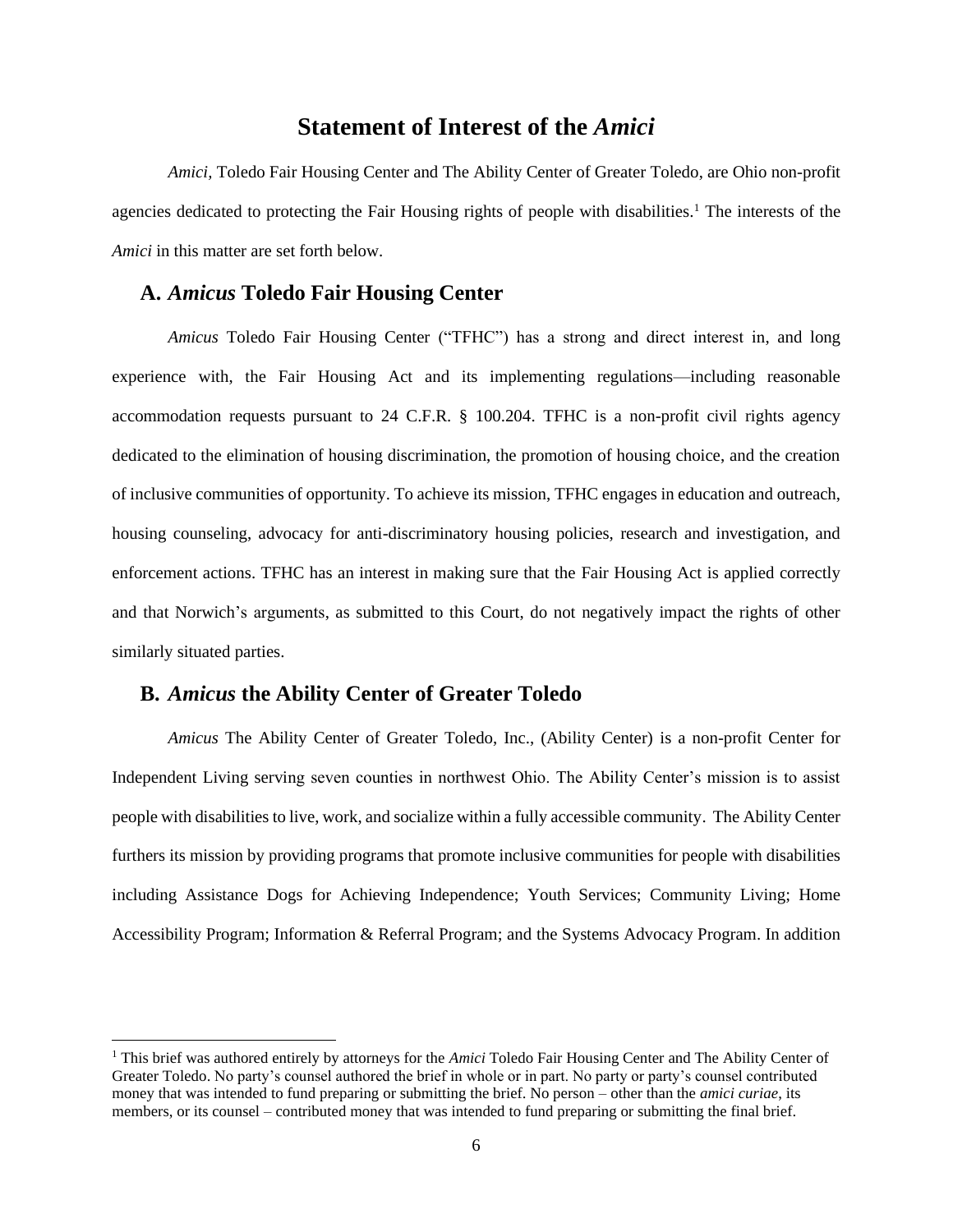to serving people with disabilities, the majority of the Board of Directors and employees of the Ability Center are individuals with disabilities.

The goals of The Ability Center's Systems Advocacy Program include ensuring that people with disabilities have access to integrated, accessible, affordable housing. The Advocacy Program gives technical advice to people with disabilities on housing issues; ensures that new, multi-family housing in our region comply with the design & construction requirements of the Fair Housing Act; ensures that zoning and building laws do not prevent people with disabilities from accessing housing; and offers compliance reviews and engages in enforcement of the Fair Housing Act. The Ability Center is mandated to provide advocacy on behalf of people with disabilities under the Rehabilitation Act of 1973, Section 701 *et seq.*, Title 29, U.S. Code. In an effort to protect the rights of people with disabilities under the FHA and Americans with Disabilities Act, it has both filed lawsuits and acted as *amicus* on disability issues. <sup>2</sup> The Ability Center has decided to express interest in the instant case to ensure that the rights of people with disabilities in housing are respected and enforced.

<sup>2</sup> *Ability Ctr. of Greater Toledo v. City of Sandusky*, 385 F.3d 901 (6th Cir. 2004); *Belevender v. Magi Enters.*, 2007 U.S. Dist. LEXIS 13582 (N.D. Ohio Feb. 28, 2007); *Ability Ctr. of Greater Toledo v. Lumpkin*, 808 F. Supp. 2d 1003(N.D. Ohio 2011); *Horen v. Bd. of Edu. of Toledo Pub. Schs.,* 2010-Ohio-3631 (6th Dist. August 6, 2010); *State v. Speer*, 124 Ohio St. 3d 564 (2010); *Moody v. Gongloff*, 687 Fed. Appx. 496(6th Cir.2017)*;* and *Ball v. DeWine*, 244 F.Supp.3d 662(S.D.Ohio 2017).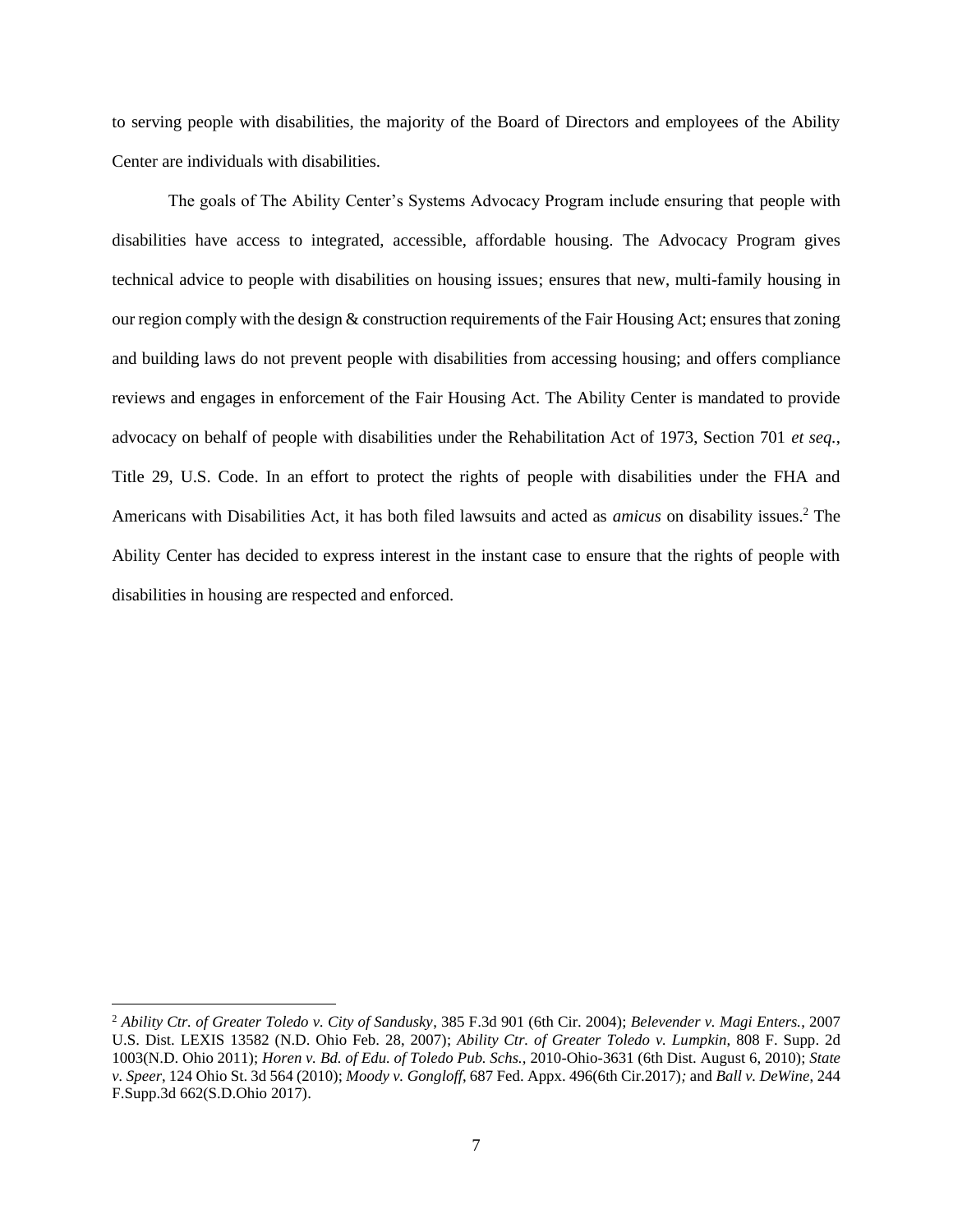# **Assignment of Error**

<span id="page-7-0"></span>For purposes of this Brief, the *Amici* will speak only to one assignment of error:

I. NORWICH WRONGFULLY DENIED MS. SANDERS' REQUEST FOR A REASONABLE ACCOMMODATION.

# **Statement of the Issue Presented for Review**

<span id="page-7-1"></span>This statement of the issue presented for review relates to the assignment of error listed above. **ISSUE:** Ms. Sanders, a tenant with disabilities, sent her landlord, Norwich, a reasonable accommodation request, pursuant to the Fair Housing Act, to avoid an eviction. Norwich denied the request because "we were already at court." Norwich now admits the request is valid under the Fair Housing Act in all respects, except that it claims Sanders failed to show the disability-related need for the accommodation. However, the accommodation request has an obvious disability-related need. Norwich further takes the position that it had no duty to evaluate the accommodation or request additional information to verify the need for the accommodation. May Norwich categorically deny the accommodation request and evict Ms. Sanders?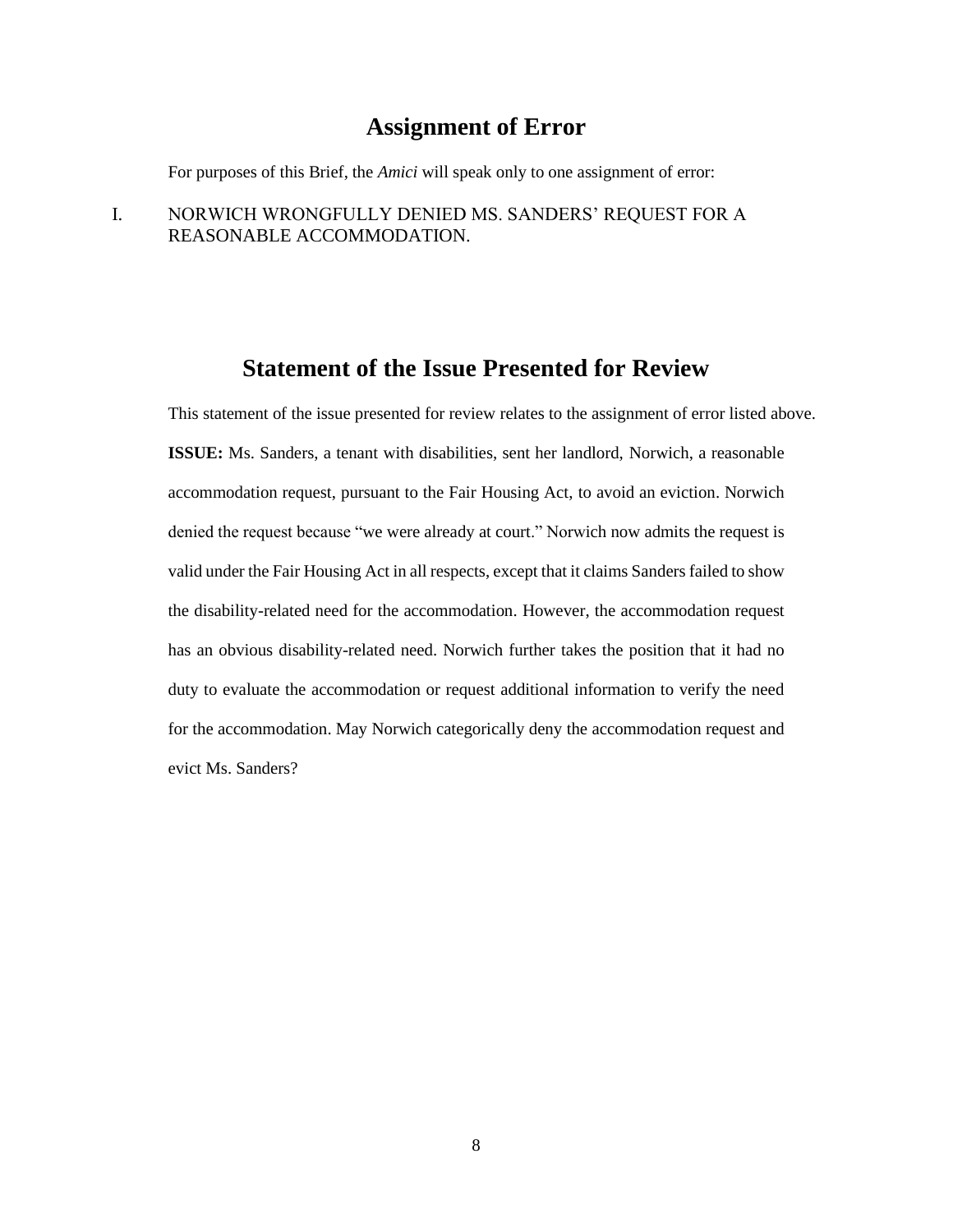# **Statement of the Case**

<span id="page-8-0"></span>Appellee Norwich Apartments (Norwich) served a 10-day Notice to Vacate on Ms. Jerquina Sanders (Ms. Sanders) on May 6, 2019 for non-payment of rent. Tr. 6/26/19 5:20-25; 6:1-4. Norwich Apartments then filed a Complaint for eviction on May 23, 2019 alleging non-payment of rent. Appellant Brief. A hearing was held before Magistrate Michalak on May 10, 2019. *Id.* The Magistrate took the matter under advisement and issued his decision on June 26, 2019, which was journalized on July 1, 2019. *Id.* In his decision, the Magistrate found "[Defendant] rent is \$27/month. Rent was tendered late. [Defendant] argued rent must be waived [due to] Hardship. [Defendant] argued [Plaintiff] did not give notice to accepting late payments. [Defendant] argued [requested] reasonable accommodation." *Id.*

Ms. Sanders filed Objections to the Magistrate's Decision on July 15, 2019. *Id.* Judge Howe issued a Decision on July 23, 2019 granting all of Defendant's Objections ("First Order"). On August 3, 2019 the Court sua sponte vacated that July 23, 2019 Order "to consider response of Plaintiff." *Id.* On October 18, 2019, Judge Howe issued a Decision denying all of Defendant's Objections and entering judgment in favor of Plaintiff ("Second Order*"). Id.* Defendant then timely filed this notice of appeal on November 5, 2019. *Id.*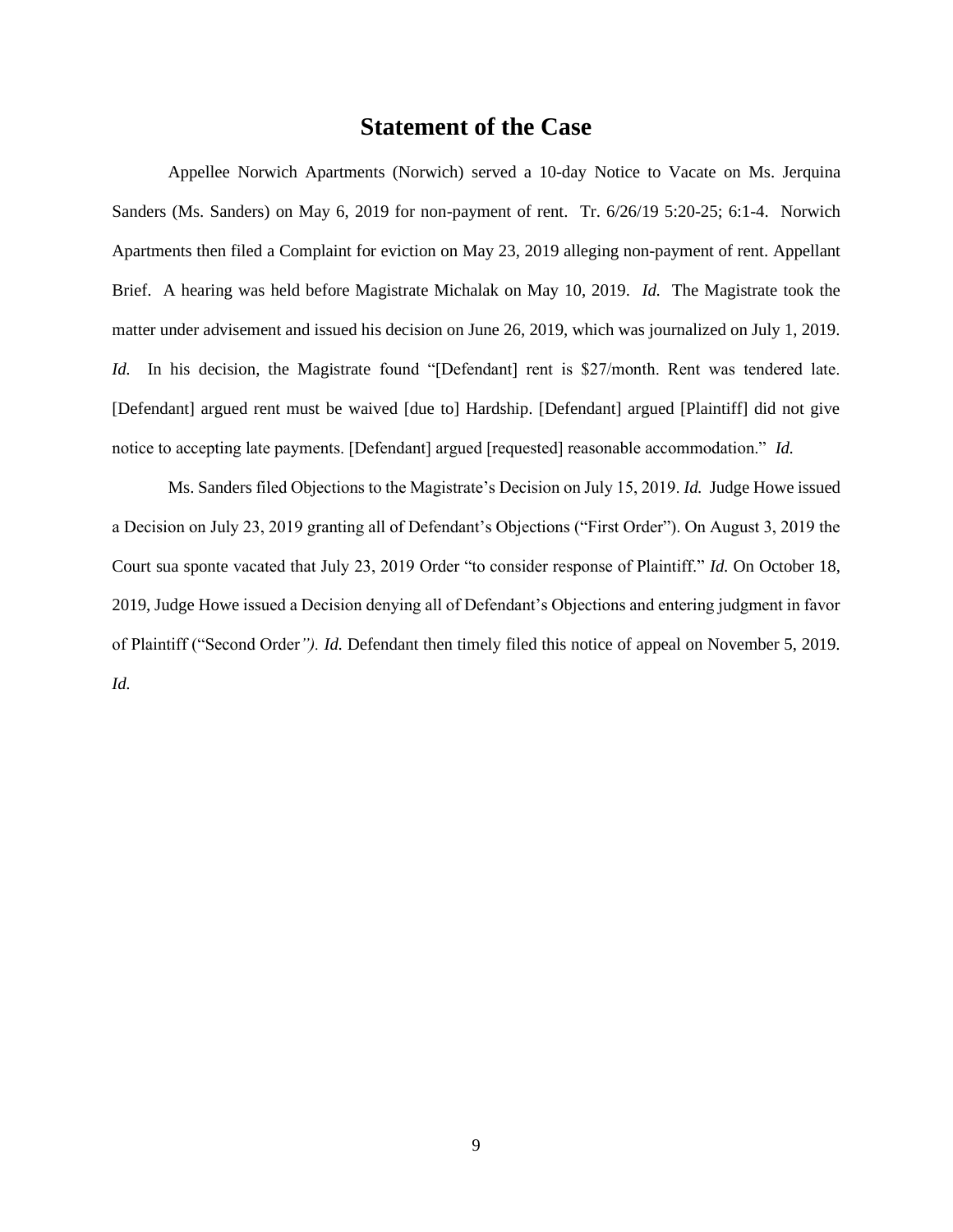# **Statement of Facts**

<span id="page-9-0"></span>Appellant Jerquina Sanders (Ms. Sanders) is a person with disabilities including anxiety, depression, and a gastrointestinal issue that, while undiagnosed, has required medical testing and a biopsy of her stomach. Tr. 6/26/19 24:4-23. She is currently receiving treatment for her disabilities at A Renewed Mind and the University of Toledo Medical Center. *Id.* at 24: 1-23.

Ms. Sanders moved with her young daughter into Plaintiff Norwich Apartments (Norwich), a federally subsidized housing complex located at 5148 Norwich Road, Apartment 2C in Toledo, Ohio on May 18, 2018*. Id*. at 4:22-25; 5:1-6. As part of the application process for Norwich Apartments, Ms. Sanders was required to fill out a HUD form identifying her as a person with a disability. *Id.*at 15: 17-25, 16:1-7. The property manager for Norwich Apartments, Andrea Fernbaugh, testified at trial that she, "was aware there was a disability," at the time that Ms. Sanders moved into Norwich Apartments from that form, and that she was aware that Ms. Sanders was working with A Renewed Mind, an agency that provides mental health counseling. *Id.* Because Norwich is a subsidized housing complex, Ms. Sanders' rent totaled \$27.00 per month. *Id.* at 9:15-16. In the time that Ms. Sanders lived at Norwich Apartments, she usually paid her \$27.00 rent past the due date set in her lease, and, until the instant case, it was always accepted. *Id.* at 12:21-22.

In May 2019, Ms. Sanders experienced a depressive episode triggered by the medical testing and biopsy of her stomach required to diagnose her gastrointestinal issue on May 3, 2019. *Id.* at 34:19-25. During her depressive episode, the May rent for her apartment came due and Ms. Sanders was served with a 10- day notice on May 6, 2019. *Id.* at 7:10-17. Ms. Sanders reached out to her property manager, Ms. Fernbaugh on May 20, 2019 to offer to pay her rent in full once her depression had lifted. *Id.* However, Ms. Fernbaugh told her to hold on to her rent because a court action had already been initiated. *Id.* at 25:25 - 26:1; 22:19-22. At trial, Ms. Fernbaugh stated that Norwich has a policy that it does not accept rent once the ten-day notice has expired. *Id.* at 7:10-17. On May 23, 2019, Appellee Norwich filed a Complaint for non-payment of rent.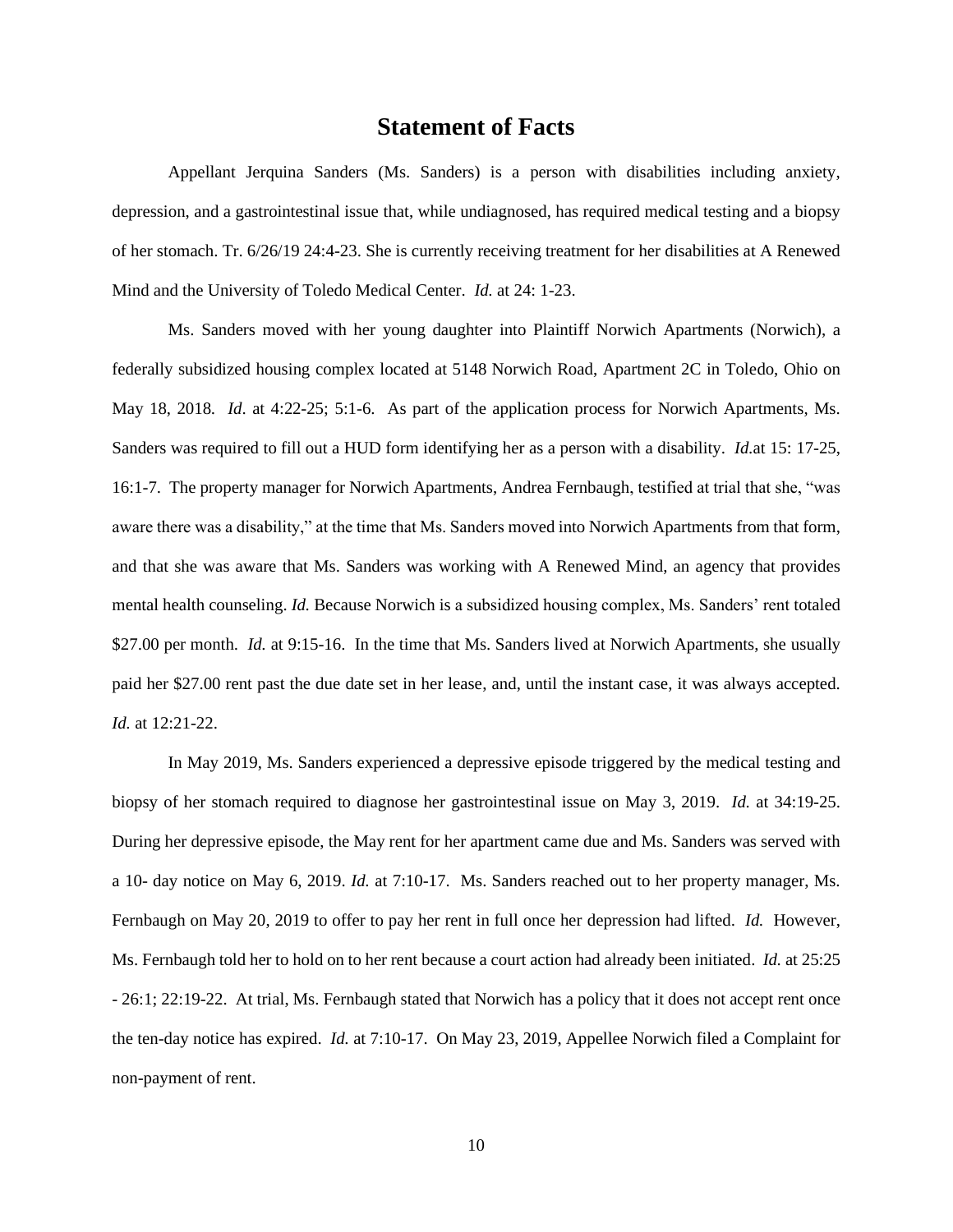At that time, Ms. Sanders, through her attorney, sent a request for a reasonable accommodation to Norwich on June 12, 2019 because the eviction action was based on Ms. Sanders' offer to pay rent in full late due to her depressive episode. Defendant's Exhibit 3; Tr. 6/26/19 27:23-25. Ms. Sanders requested Norwich revoke the 10-Day Notice to Vacate issued May 6, 2019; that Norwich Apartments accept all past due rent; provide a copy of any notices to her caseworker at A Renewed Mind; and dismiss the pending eviction matter. *Id*. At trial, Ms. Fernbaugh testified she had seen the letter requesting accommodations for Ms. Sanders and was not aware of any response. Tr. 6/26/19 14:16-25. Ms. Sanders testified that she had received no response to her request for reasonable accommodation. *Id.* at 24:13-15. Ms. Fernbaugh indicated that no response was likely because "[w]e were already at court." Tr. 6/26/19 15:9-11.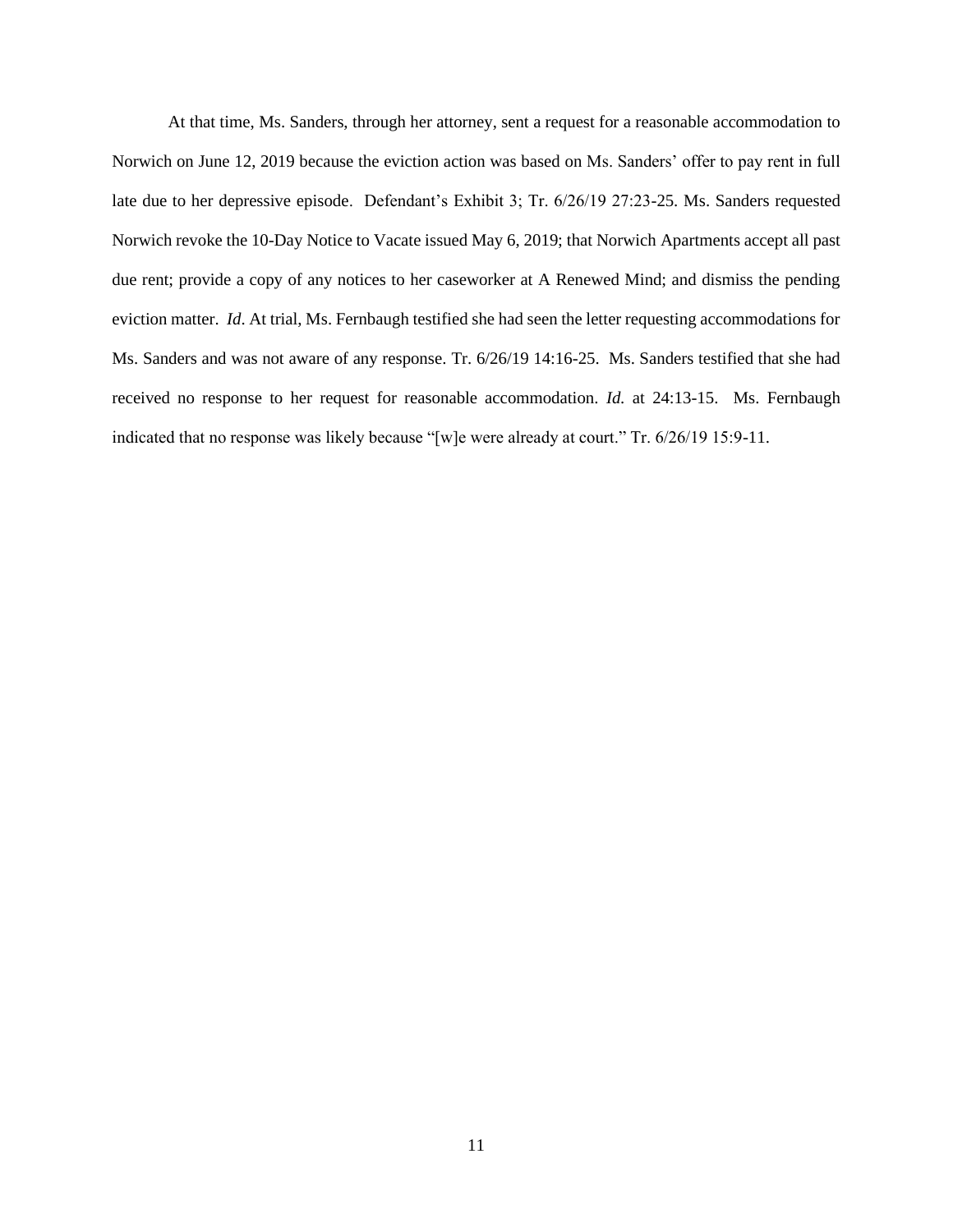### **Summary of Argument**

<span id="page-11-0"></span>The Fair Housing Act makes a "clear pronouncement of national commitment to end the unnecessary exclusion of people with disabilities from the mainstream." H.R. Rep. No. 100-711, at 18(1988). The requirement that housing providers make reasonable accommodations in policies where necessary for a person with a disability to access housing of their choice is important to this goal of inclusion. 42 U.S.C. §  $3604(f)(3)(B)$ . Thus, the requirement of "reasonable" accommodations means that "feasible, practical modifications" must be made, though "extreme infeasible modifications are not required." 53 Fed. Reg. 45003 to 04 (Nov. 7, 1988) (HUD commentary quoting remarks of Rep. Owens, 134 Cong. Rec. H4923 (1988)).

In this case, the weight of evidence presented at trial undoubtedly balances in favor of granting the accommodation request. As explained below, Ms. Sanders's rent was only \$27.00 per month; the requested accommodation was, in part, to allow her to pay the full amount of rent that she owed thus leaving Norwich unharmed; and Norwich presented no evidence that this request was in any way unreasonable or somehow infeasible.

In addition, Norwich refused to even evaluate the accommodation request. Appellee argues that it was Ms. Sanders who failed to verify her disability to its satisfaction, though it never requested any such verification. Appellee Br. 18-22. Courts have consistently held that a housing provider's failure to engage in a dialogue about an accommodation request—by ignoring it, stonewalling, or flatly denying it without discussion—violates the Fair Housing Act. *See e.g. Jankowski Lee & Associates v. Cisneros*, 91 F.3d 891, 895, 19 A.D.D. 619 (7th Cir. 1996), as amended, (Aug. 26, 1996) ("If a landlord is skeptical of a tenant's alleged disability or the landlord's ability to provide an accommodation, it is incumbent upon the landlord to request documentation or open a dialogue.") Appellee's assertion now that Ms. Sanders never verified the need for the disability, after Appellee made no requests for such verification is simply untenable. Such a ruling in Appellee's favor would create a new and troubling standard, in conflict with authority interpreting the Fair Housing Act, and disrupt current practices in the housing industry.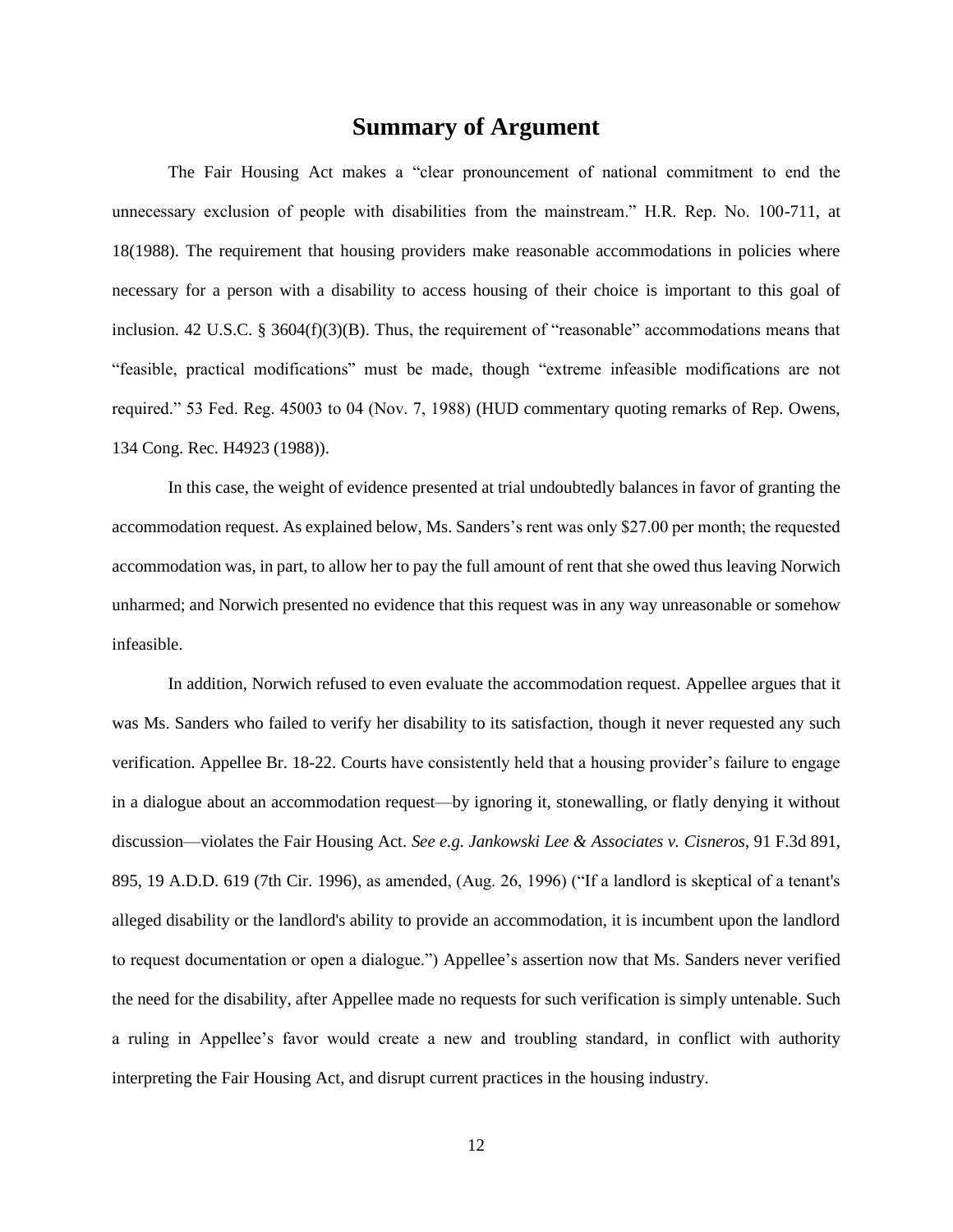### **Argument**

# <span id="page-12-1"></span><span id="page-12-0"></span>**I. The Appellee violated the Fair Housing Act when it categorically denied the Appellant's accommodation request, and it cannot proceed with the eviction.**

Norwich's brief admits that Ms. Sanders meets all of the elements of an accommodation request, except one. Appellee Br. pg. 18. Norwich argues that the one element missing is a causal nexus requirement contained in the third element. Appellee Br. pgs. 18-22. In section "A" of this brief, the *Amici* first quickly discuss the undisputed elements, and then, in section "B" discuss the only element in dispute. Section "C" explains that, even if the disability-related need for the accommodation was not already apparent, Norwich made no attempt to evaluate or request further verification. Finally, section "D" points out that the real reason for denial of the accommodation request was, in the words of Norwich's property manager, because "we were already at court," which is not a legitimate basis for denial. *See* T.R. 15:11.

## <span id="page-12-2"></span>**A. It is undisputed that the Appellant is a person with a disability, the Appellee knew this, the accommodation requested was reasonable, and the Appellee denied the accommodation request.**

As a preliminary point, where an aggrieved person seeks recourse under the Fair Housing Act for a violation of this regulation, they need not prove intent to discriminate. "'Failure to reasonably accommodate' is an alternative theory of liability" that is "separate from intentional discrimination."<sup>3</sup>

<sup>3</sup> *Good Shepherd Manor Foundation, Inc. v. City of Momence*, 323 F.3d 557, 562, 60 Fed. R. Evid. Serv. 1616 (7th Cir. 2003); accord *Austin v. Town of Farmington*, 826 F.3d 622, 627 (2d Cir. 2016), cert. denied, 137 S. Ct. 398, 196 L. Ed. 2d 297 (2016) (noting that § 3604(f)(3)(B) does not require that the denial "be the result of a discriminatory animus toward the disabled"); *Hunter on behalf of A.H. v. District of Columbia*, 64 F. Supp. 3d 158, 179 (D. D.C. 2014) (holding that "'failure to accommodate' claims do not require proof of intentional discrimination" (citing *Cinnamon Hills Youth Crisis Center, Inc. v. Saint George City*, 685 F.3d 917, 922–23 (10th Cir. 2012))); *Developmental Services of Nebraska v. City of Lincoln*, 504 F. Supp. 2d 726, 738 (D. Neb. 2007) ("evidence that the [defendant's] denials of these applications for reasonable accommodation were motivated by discriminatory animus is immaterial to [plaintiff's] reasonable accommodation claim"); *see also Edwards v. Gene Salter Properties*, 671 Fed. Appx. 407 (8th Cir. 2016) (upholding reasonable-accommodation claim, after rejecting intent and impact claims, by would-be tenants whose prospective landlord required job-income evidence such as pay stubs, which plaintiffs could not supply because their only source of income was government disability benefits); *Anderson v. City of Blue Ash*, 798 F.3d 338, 360–64 (6th Cir. 2015) (holding that plaintiffs' evidence concerning disabled child's need for homebased service animal was sufficient to support reasonable-accommodation, but not intentional-discrimination, claim under the Fair Housing Act); *Hollis v. Chestnut Bend Homeowners Ass'n*, 760 F.3d 531, 538–41 (6th Cir. 2014)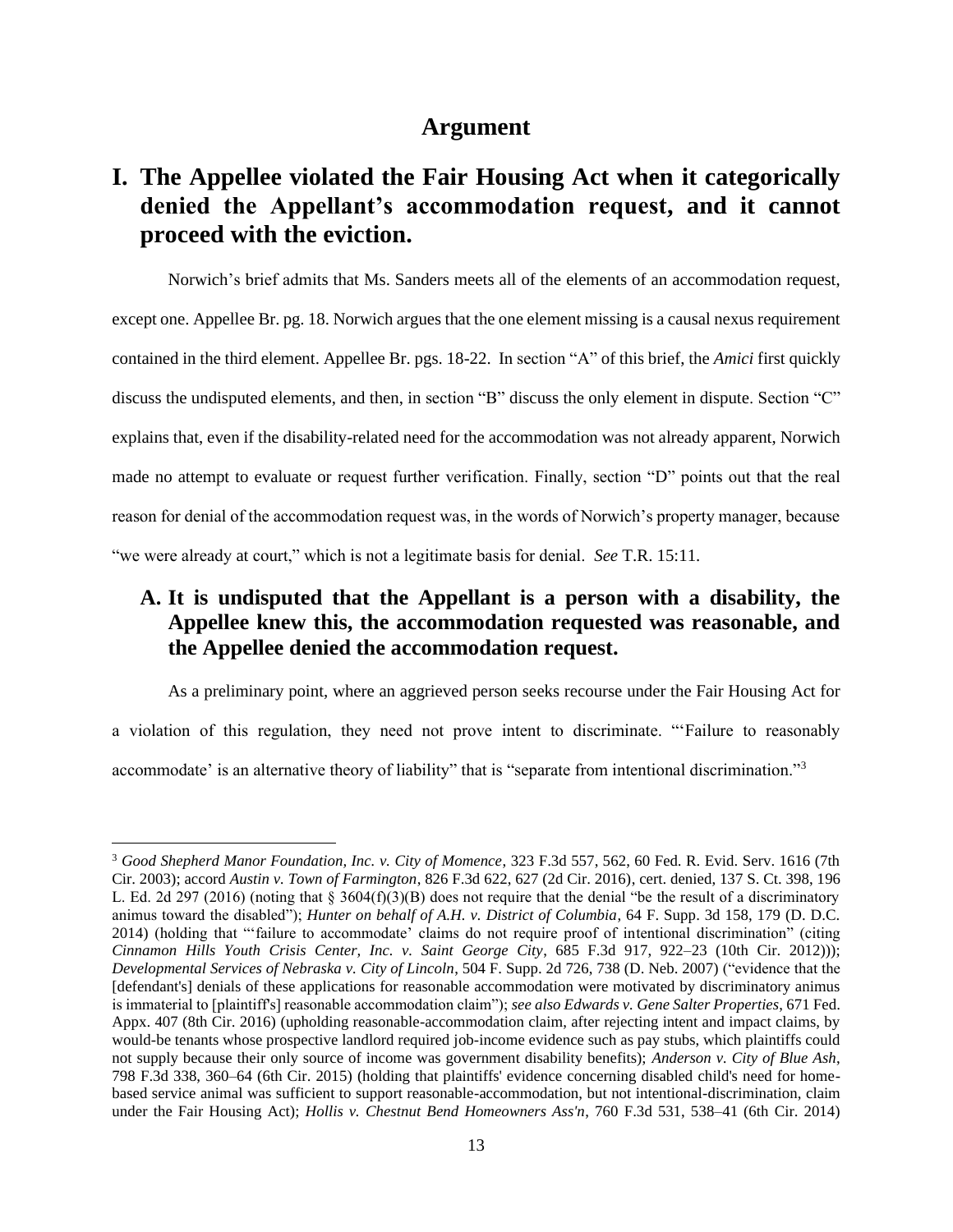In this case, the Court need not consider whether Norwich, as a housing provider, intended to discriminate against any person on the basis of their disability. Rather, Ms. Sanders need only show that she met the required elements of a reasonable accommodation request.

The required elements of the reasonable accommodation request are as follows:

- (1) The requester is a person with disabilities within the meaning of 42 U.S.C.  $\S 3602(h)$ ;
- (2) The housing provider knew or should reasonable be expected to have known of the disability;
- (3) The requested accommodation was necessary to afford the person with a disability an equal opportunity to use and enjoy the dwelling;
- (4) The accommodation was reasonable; and
- (5) The housing provider refused to make the accommodation.

*See Overlook Mut. Homes, Inc. v. Spencer*, 415 F. App'x 617, 620 (6th Cir. 2011). Ms. Sanders meets each element.

First, it is undisputed that Ms. Sanders is a person with disabilities. *See* Tr. 6/26/19 24:4-9; Tr. 6/26/19 25:15-23; Tr. 6/26/19 24:10-21. Appellee admitted at trial that Ms. Sanders is a person with disabilities and thereby meets this element. Appellee Br. pg. 18.

Second, it is undisputed that Norwich knew or should reasonable expected to have known of the disability. Norwich knew of Ms. Sanders's disability at the time that she moved into Norwich Apartments, well in advance of her reasonable accommodation request. See Tr. 6/26/19 16:1-2; Tr. 6/26/19 15:17-19. Norwich admitted at trial that Ms. Sanders meets this element. Appellee Br. pg. 18.

Third, the requested accommodation was necessary. In its brief, Norwich's sole argument against Ms. Sanders's reasonable accommodation request is that she did not establish a nexus required for the third element. Therefore, the Amici dedicates section "B." of this brief, further below, to this element.

<sup>(</sup>making the same point in a reasonable-modification case under  $\S$  3604(f)(3)(A) and noting that reasonable modification and reasonable-accommodation plaintiffs must prove essentially the same elements).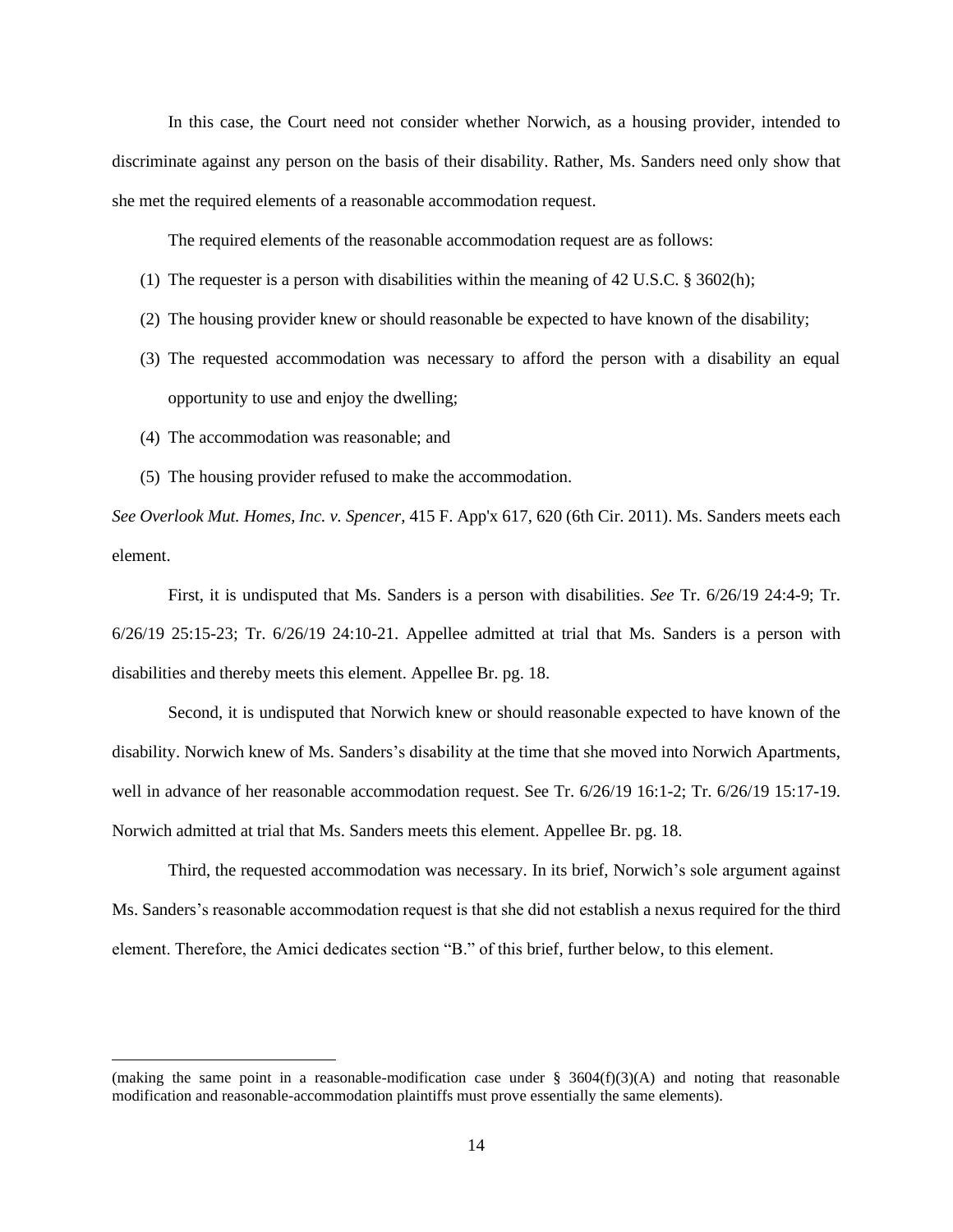Fourth, it is undisputed that the requested accommodation was reasonable. The Sixth Circuit evaluates reasonableness on a case-by-case basis balancing the benefits and burdens of the request. *Groner v. Golden Gate Gardens Apartments*, 250 F.3d 1039, 1043 (6th Cir. 2001). An accommodation that "permits handicapped tenants to experience the full benefit of tenancy must be made unless the accommodation imposes an undue financial or administrative burden on a [defendant] or requires a fundamental alteration in the nature of its program."<sup>4</sup> In this case, Norwich would have born little burden to accommodate Ms. Sanders's basic request to avoid being evicted. The request was simply that Appellee accept all past due rent, provide a copy of any notices to her caseworker at A Renewed Mind, and dismiss the pending eviction matter. Defendant's Exhibit 3; Tr. 6/26/19 27:23-25. Courts generally agree that landlords and other targets of reasonable accommodation requests may have to "shoulder certain costs…so long as they are not unduly burdensome."<sup>5</sup> Sanders' request was obviously reasonable under the circumstances, and Appellee admits the same. Appellee Br. pg. 18.

Fifth, Norwich refused the requested accommodation. Tr.  $6/26/19$  14:16-25; Tr.  $6/26/9$  24:13-15; Tr.

6/26/19 15:9-11. Appellee admitted at trial that Ms. Sanders meets this element. Appellee Br. pg. 18.

<sup>4</sup> *HUD v. Ocean Sands, Inc.*, 1993 WL 343530, Fair Housing—Fair Lending Rptr. ¶ 25,055, at p. 25,538 (HUD ALJ), aff'd in pertinent part and remanded in part with respect to relief, Fair Housing—Fair Lending Rptr. ¶ 25,056 (HUD Secretary), additional relief awarded, 1993 WL 471296, Fair Housing—Fair Lending Rptr. ¶ 25,061 (HUD ALJ 1993).

<sup>5</sup> *U.S. v. California Mobile Home Park Management Co.*, 29 F.3d 1413, 1416, 6 A.D.D. 175 (9th Cir. 1994) (dealing with whether a mobile home park would have to waive its daily and monthly guest fees for a disabled tenant who required regular visits from a home health care aide). Other decisions dealing with a landlord's having to incur costs in response to a tenant's accommodation request under § 3604(f)(3)(B) include *Giebeler v. M & B Associates*, 343 F.3d 1143, 1152–53 (9th Cir. 2003); *U.S. v. California Mobile Home Park Management Co.*, 107 F.3d 1374, 20 A.D.D. 658, 36 Fed. R. Serv. 3d 1176 (9th Cir. 1997) (follow-up to the original California Mobile Home Park decision); *Montano v. Bonnie Brae Convalescent Hosp., Inc.*, 79 F. Supp. 3d 1120, 1127 (C.D. Cal. 2015); *Shapiro v. Cadman Towers, Inc.*, 51 F.3d 328, 334–35, 9 A.D.D. 547, 148 A.L.R. Fed. 709 (2d Cir. 1995); *Samuelson v. Mid-Atlantic Realty Co., Inc.*, 947 F. Supp. 756, 761–62, 20 A.D.D. 385 (D. Del. 1996); *Congdon v. Strine*, 854 F. Supp. 355, 362–63, 5 A.D.D. 480 (E.D. Pa. 1994); *see also McGary v. City of Portland*, 386 F.3d 1259 (9th Cir. 2004) (defendant's assessment of service charges or fees against disabled homeowner may be sufficient to violate § 3604(f)(3)(B)); *Dadian v. Village of Wilmette*, 269 F.3d 831, 838–39, 12 A.D. Cas. (BNA) 609 (7th Cir. 2001) (disabled homeowners prevail under § 3604(f)(3)(B) despite showing that their requested accommodation would result in some costs to the defendant); *Hayden Lake Recreational Water and Sewer Dist. v. Haydenview Cottage, LLC*, 835 F. Supp. 2d 965, 982 (D. Idaho 2011) (defendant's refusal to lower water-and-sewer rates assessed against home for disabled persons may violate § 3604(f)(3)(B)).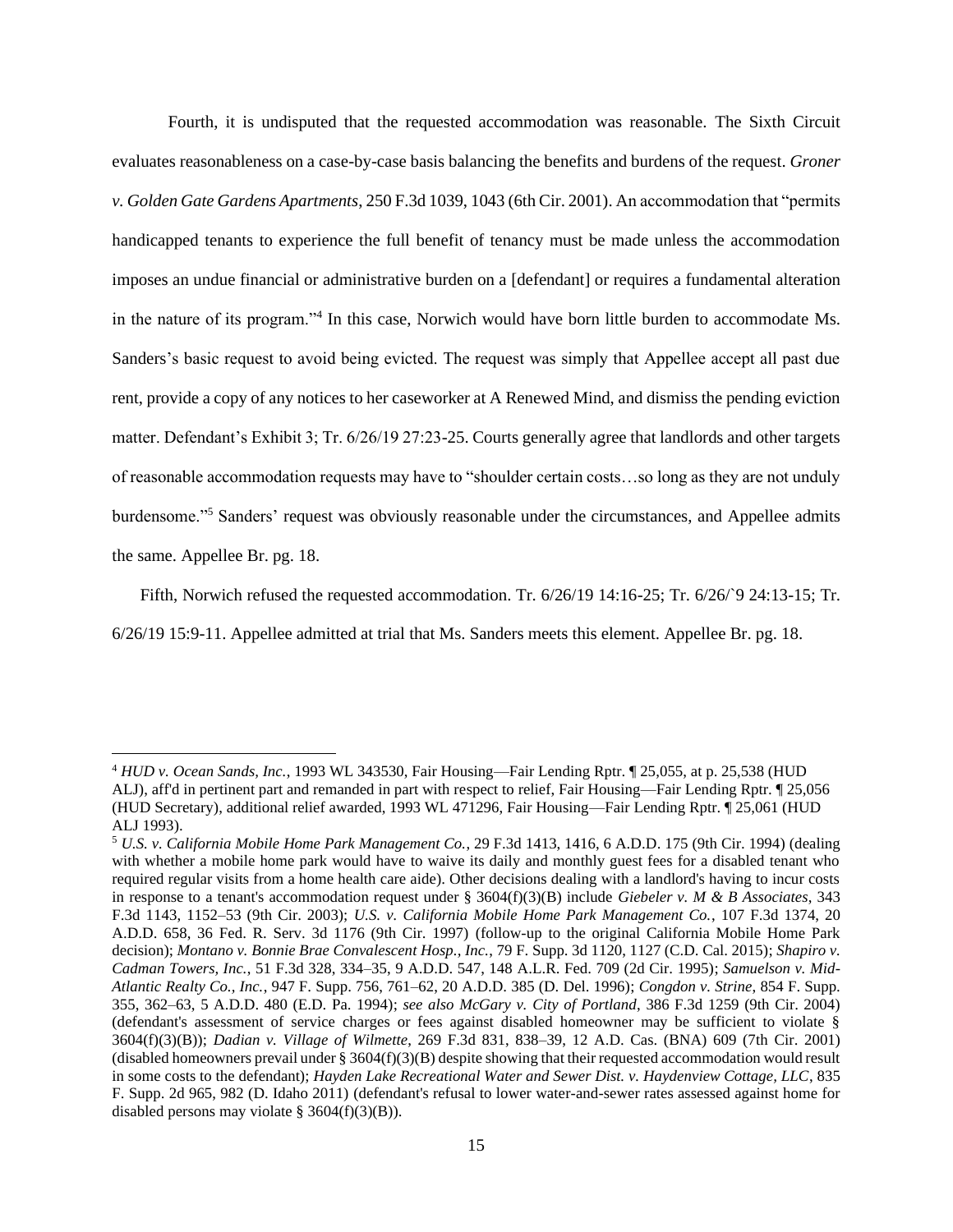### <span id="page-15-0"></span>**B. The Appellant meets the "necessary" element.**

The third element of a reasonable accommodation request requires that the person with a disability show that the requested accommodation was "necessary" to afford a disabled person equal opportunity to use and enjoy a dwelling.<sup>6</sup> Ms. Sanders meets this element. The requested accommodation was directly related to her disability. She testified that she had temporary difficulty paying rent due to her mental health disability. Tr. 6/26/19 26:22-24. The accommodation request asked that she be allowed to pay her rent when her mental state allowed in order to accommodate her mental health disability and that Norwich dismiss the eviction action filed against her. Defendant's Exhibit 3; Tr. 6/26/19 27:23-25. Ms. Sanders would be unable to use and enjoy her dwelling unit if she were evicted. Likewise, if her mental health disability sometimes prevents her from paying rent on time, and she is unable to request an accommodation on that basis, her disability would likely prevent her use and enjoyment of stable housing. If anything meets the "necessary" standard, surely avoiding eviction must.

Norwich attempts to show that Ms. Sanders falls short under the "necessary" element by arguing that Ms. Sanders's testimony at trial was insufficient because she had not provided verification of her need

<sup>&</sup>lt;sup>6</sup> The Appellee suggests that the third element is established with a causal nexus evaluation. The standard is more accurately stated as may be "necessary" to afford a disabled person equal opportunity to use and enjoy a dwelling. *Dadian v. Village of Wilmette*, 269 F.3d 831, 838, 12 A.D. Cas. (BNA) 609 (7th Cir. 2001) (quoting *Bronk v. Ineichen*, 54 F.3d 425, 429, 10 A.D.D. 143 (7th Cir. 1995)); *see also Vorchheimer v. Philadelphian Owners Association*, 903 F.3d 100, 105–11 (3d Cir. 2018) (holding that, for a requested accommodation to be "necessary" under § 3604(f)(3)(B), it must be required to achieve equal housing opportunity in light of the alternatives offered); *Anderson v. City of Blue Ash*, 798 F.3d 338, 361 (6<sup>th</sup> Cir. 2015) ("Equal use and enjoyment of a dwelling are achieved when an accommodation ameliorates the effects of the disability such that the disabled individual can use and enjoy his or her residence as a non-disabled person could."); *Bhogaita v. Altamonte Heights Condominium Ass'n, Inc.*, 765 F.3d 1277, 1288–89 (11th Cir. 2014) (opining that, for purposes of  $\S$  3604(f)(3)(B), "a 'necessary' accommodation is one that alleviates the effects of a disability" and "the necessity determination … asks whether the requested accommodation ameliorates the disability's effects"); *Schwarz v. City of Treasure Island*, 544 F.3d 1201, 1226 (11th Cir. 2008) ( §  $3604(f)(3)(B)$  "plainly requires the plaintiffs to show that the accommodation they requested actually alleviates the effects of a handicap"); *Giebeler v. M & B Associates*, 343 F.3d 1143, 1155 (9th Cir. 2003) (describing the "necessary" element in  $\S$  3604(f)(3)(B) cases as a question of causation in which plaintiffs "must show that, but for the accommodation, they likely will be denied an equal opportunity to enjoy the housing of their choice") (quoting *Smith & Lee Associates, Inc. v. City of Taylor, Mich.*, 102 F.3d 781, 795, 19 A.D.D. 853, 1996 FED App. 0385P (6th Cir. 1996)); *Oxford House, Inc. v. Browning*, 266 F. Supp. 3d 896, 916– 18 (M.D. La. 2017) ("necessity" element satisfied by group home's residents who lacked the financial means to install the fire-safety devices demanded by defendant and were therefore faced with having to forego the therapeutic benefits of continuing to live in plaintiff's home); *Trovato v. City of Manchester*, N.H., 992 F. Supp. 493, 497, 7 A.D. Cas. (BNA) 926 (D.N.H. 1997) ("necessity" element satisfied where mobility-impaired plaintiffs demonstrated that "they would derive great benefit from a parking space in their front yard and the lack thereof has adversely affected their 'use or enjoyment' of their home").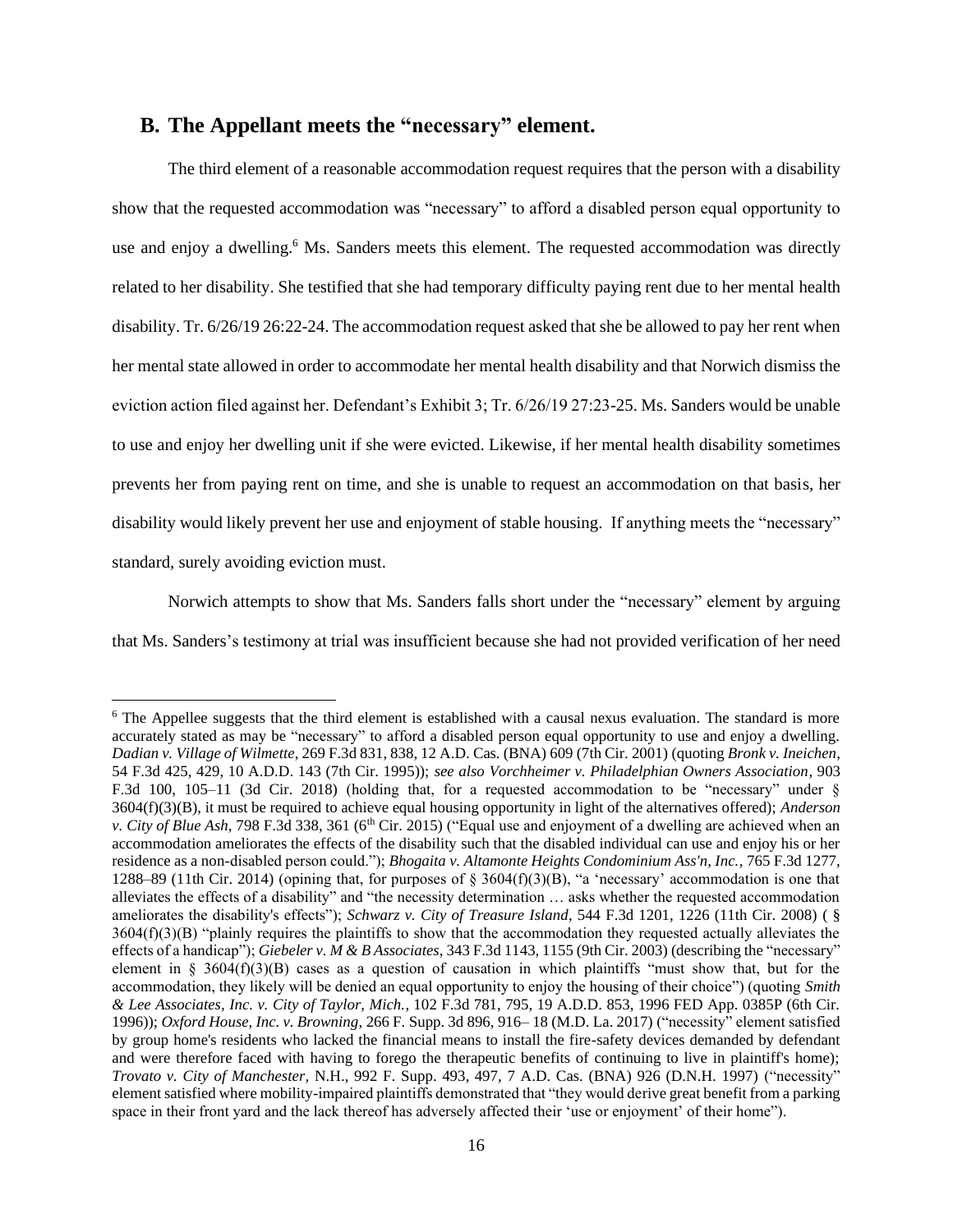for the accommodation. Appellee Br. pgs. 18-21. Yet Norwich already had knowledge of Ms. Sanders' disabilities and rejected the accommodation request without requesting any additional verification.

The process of verifications and the exchange of information necessary to evaluate an accommodation request is explained in a Joint Statement from the U.S. Department of Housing and Urban Development and the U.S. Department of Justice. In a question and answer format, the guidance explains what kinds of verifications a housing provider may request where a disability is already known:

What kinds of information, if any, may a housing provider request from a person with an obvious or **known disability** who is requesting a reasonable accommodation?

A provider is entitled to obtain information that is necessary to evaluate if a requested reasonable accommodation may be necessary because of a disability. If a person's disability is obvious, or otherwise known to the provider, and **if the need for the requested accommodation is also readily apparent or known**, **then the provider may not request any additional information about** the requester's disability or **the disability-related need for the accommodation**.

If the requester's disability is known or readily apparent to the provider, but the need for the accommodation is not readily apparent or known, the provider may request only information that is necessary to evaluate the disability-related need for the accommodation.

\*\*\*

Once a housing provider has established that a person meets the Act's definition of disability, the provider's request for documentation should seek only the information that is necessary to evaluate if the reasonable accommodation is needed because of a disability. Such information must be kept confidential and must not be shared with other persons unless they need the information to make or assess a decision to grant or deny a reasonable accommodation request or unless disclosure is required by law (e.g., a court-issued subpoena requiring disclosure).

U.S. Department of Housing and Urban Development and the U.S. Department of Justice, *Reasonable* 

*Accommodations Under the Fair Housing Act* (May 17, 2004), *available at* [https://www.justice.gov/sites/default/files/crt/legacy/2010/12/14/joint\\_statement\\_ra.pdf](https://www.justice.gov/sites/default/files/crt/legacy/2010/12/14/joint_statement_ra.pdf) (emphasis added).

In this case, Norwich's property manager admitted that she had knowledge of Ms. Sanders' disabilities. Tr 6/26/19 16:1-2; Tr. 6/26/19 15:17. Therefore, any need for further verification would be limited to verification of the disability-related need for the accommodation itself. But the disability-related need for the accommodation required no further evaluation. Clearly, if her disability prevented her, temporarily, from paying her monthly rent of \$27, then it would be appropriately accommodated by simply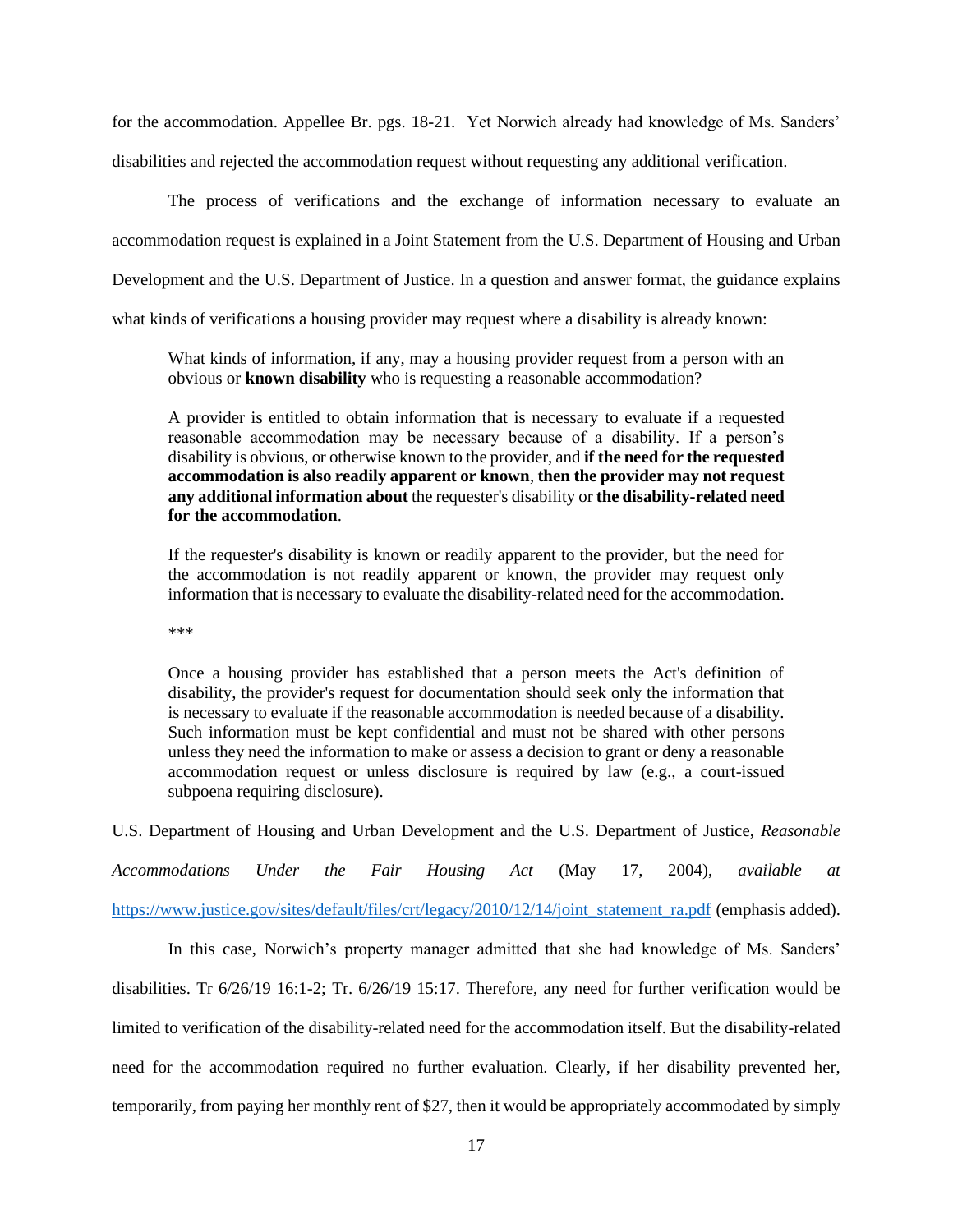allowing her to pay. For this very basic and obviously reasonable accommodation, further verification seems altogether unnecessary. Appellee makes no attempt to dispute this and instead fully admits the reasonableness of the request. Appellee Br. Pg. 18.

Appellee's argument may be better understood as challenging the third element, not by disputing the need for the accommodation, but by implying that Ms. Sanders is *falsely* claiming that her disability is what caused her to fall behind on her rent. Specifically, Appellee claims that other witnesses contradicted her testimony, in alleging that Ms. Sanders told them that she forgot to pay her rent. Appellee Br. 18-22.

This argument confuses both the law and the facts of the case. Factually, it is far from clear that one witness's testimony that Ms. Sanders forgot to pay rent in any way contradicts Ms. Sanders's detailed testimony and accommodation request explaining that her mental illness caused her to fall behind in rent.

Furthermore, even if Norwich in good faith truly believed that Ms. Sanders's claim about the relationship between her rental payment and her disability was false, it could have requested additional information to evaluate the request. Indeed, if a housing provider could simply determine that it believes a tenant with disabilities is lying about the need for a request, categorically deny the request, and then evict the tenant, it would set a dangerous new standard for reasonable accommodations under the Fair Housing Act. In Norwich's suggested system, housing providers would simply claim that the need for an accommodation is false, deny it, and then evict. As explained in the following section, this is not the standard that courts interpreting the Fair Housing Act have established for reasonable accommodations.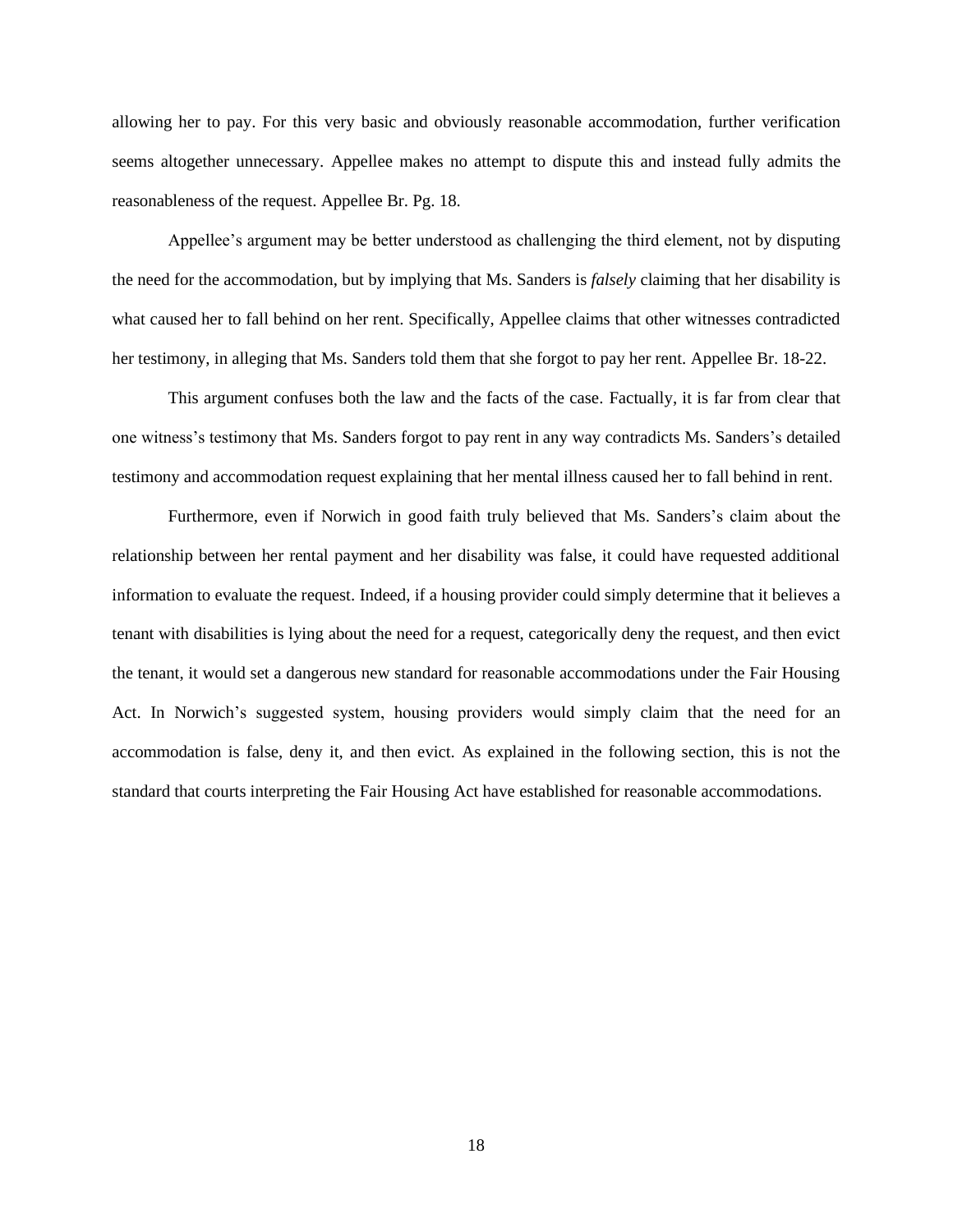## <span id="page-18-0"></span>**C. Even if Appellee needed additional verification, it failed to evaluate the accommodation or request any verification.**

### <span id="page-18-1"></span>**1. Norwich was required to evaluate the reasonable accommodation request through dialogue with Ms. Sanders before denying it.**

Additional information to evaluate the accommodation request was not necessary as explained above. But even if Appellee felt that additional information was needed, it was incumbent upon Norwich to dialogue with Ms. Sanders to request such information. *See e.g. Jankowski Lee & Associates v. Cisneros*, 91 F.3d 891, 895, 19 A.D.D. 619 (7th Cir. 1996), as amended, (Aug. 26, 1996) ("If a landlord is skeptical of a tenant's alleged disability or the landlord's ability to provide an accommodation, it is incumbent upon the landlord to request documentation or open a dialogue.").

Indeed, neither the statutory language in the Fair Housing Act nor its implementing regulations expressly require an "interactive process" per se for resolving requests for reasonable accommodations, but, courts often hold that the Act's statutory scheme inherently imposes a requirement to evaluate, and where appropriate verify, a reasonable accommodation request.<sup>7</sup>

Consistent with other circuits and the authority cited above, the Sixth Circuit essentially concludes the same in *Groner v. Golden Gate Gardens Apts.*, 250 F.3d 1039, 1047, 2001 U.S. App. LEXIS 10794, \*19-20, 2001 FED App. 0174P (6th Cir.), 12-13. In *Groner*, the plaintiff sued a landlord after the landlord pursued eviction of a person with mental disabilities. *Id*. The landlord had made previous efforts to

<sup>7</sup> *Id*; *Douglas v. Kriegsfeld Corp.*, 884 A.2d 1109, 1123 (D.C. 2005); *Jacobs v. Concord Vill. Condo. X Ass'n, Inc.*, No. 04–60017–CIV, 2004 WL 741384, at \*2, 2004 U.S. Dist. LEXIS 4876, at \*5 (D.Fla. Feb. 17, 2004) (same); *Armant v. Chat–Ro Co., L.L.C.*, No. 00–1402, 2000 WL 1092838, at \*2, 2000 U.S. Dist. LEXIS 11386, at \*6 (E.D.La. Aug. 1, 2000) (quoting *Jankowski Lee & Assocs*. and further holding that once apprised of possible handicap, landlord has duty to inquire or investigate further); *Auburn Woods I Homeowners Ass'n. v. Fair Employment & Hous. Comm'n.*, (2004) 121 Cal.App.4th 1578, 1598 [18 Cal.Rptr.3d 669, 683] (quoting *Jankowski Lee & Assocs*. and further holding that obligation to "open a dialogue" with party requesting reasonable accommodation is part of interactive process in which each party seeks and shares information); *Cornwell & Taylor LLP v. Moore*, 2000 WL 1887528, at \*4, 2000 Minn.App. LEXIS 1317, at \*11 (Minn.App.Div. Dec. 22, 2000) (quoting *Jankowski Lee & Assocs*.); *Cobble Hill Apts. Co*., 1999 Mass.App. Div. at 169 (the fact that tenant's reasonable accommodation request is neither specific nor suitable "does not relieve landlord from making one, particularly when tenant is handicapped by mental disability"). *Compare Andover Hous. Auth. v. Shkolnik*, 443 Mass. 300, 820 N.E.2d 815 (2005) (housing authority did not violate "reasonable accommodation" requirement when evicting excessively noisy tenant, because housing authority had "made every effort to engage in an interactive process for ascertaining and accommodating [tenant's] condition" while tenants "impeded the authority's efforts to engage in a full interactive dialogue" by denying "that there was an ongoing and excessive noise problem").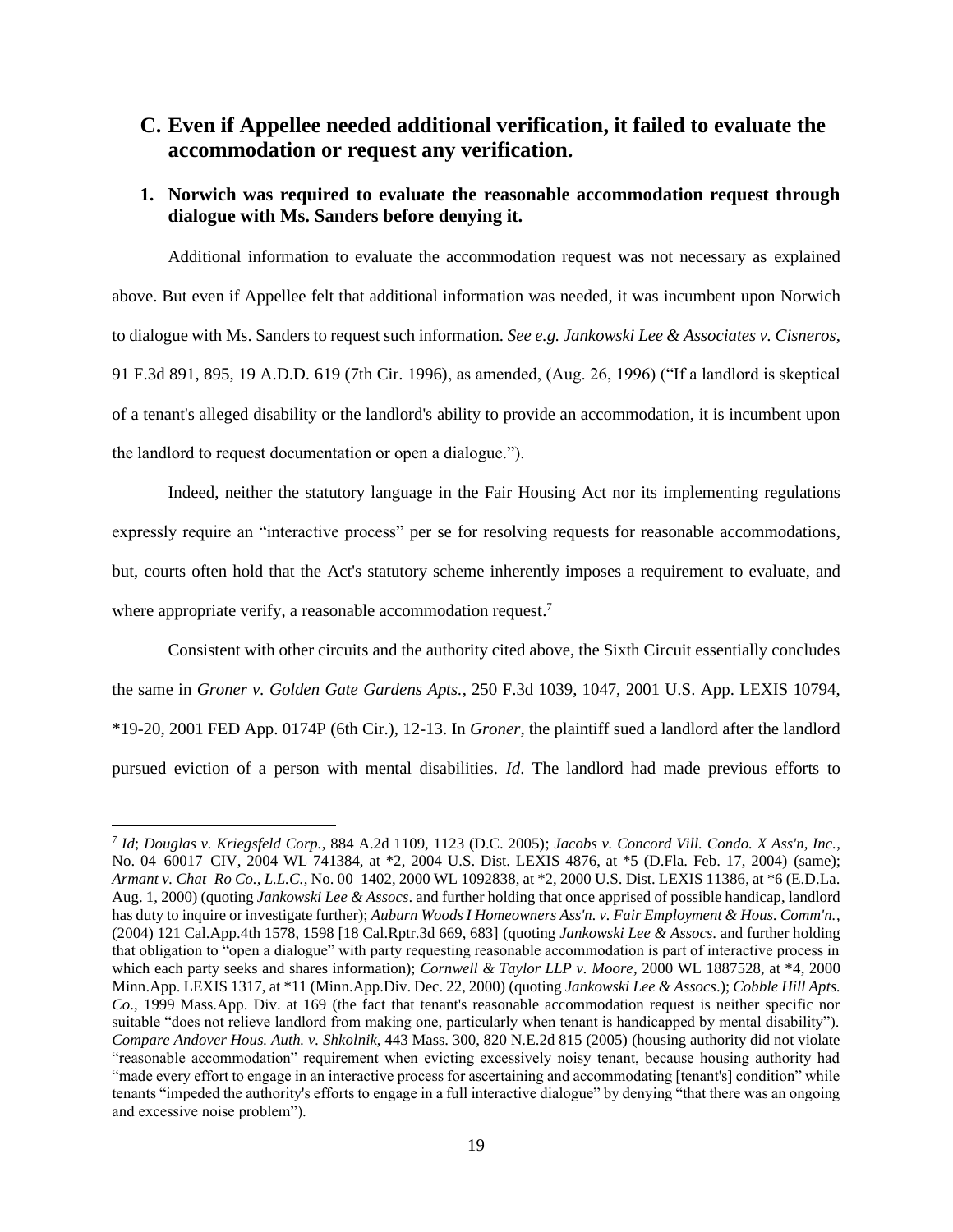accommodate the disability. *Id*. Shortly before the eviction, the plaintiff also asked for a face-to-face meeting as a reasonable accommodation to try to resolve the issues that had led to the potential eviction. *Id*. The defendant denied the request for the meeting and pursued eviction. *Id*. The Court ruled in favor of the defendant, acknowledging that there is no language in the Act expressly requiring an "interactive process"—stating "there is no such language in the Fair Housing Act or in the relevant sections of the Department of Housing and Urban Development's implementing regulations that would impose such a duty on landlords and tenants." *Id*. But in doing so, it first emphasized that the parties had "already been in close contact for months" and that previous efforts to accommodate the plaintiff's disability had proven unsuccessful. *Id*.

Indeed, it was *after* "previous efforts to accommodate [the plaintiff]'s disability had proven unsuccessful" that the *Groner* Court did "agree with the district court's conclusion that such inaction did not establish bad faith on the part of [the defendant], even though we do not condone [the defendant's] failure to respond to [the plaintiff]'s eleventh-hour efforts." *Id*. Thus, through *Groner*, the Sixth Circuit, consistent with other authority, strongly implies that if the defendant-landlord had not made previous attempts to accommodate the disability before evicting, it would be acting in "bad faith." The obvious implication, here, is that a landlord, such as Norwich, would face liability under the Fair Housing Act if it fails to evaluate the reasonable accommodation request before pursuing eviction.

The U.S. Department of Housing and Urban Development also takes this position. *See HUD v. Jankowski Lee & Assocs.*, HUDALJ 05–93–0517–1 (June 30, 1995) (once informed of possibility that tenant may need accommodation, landlord has responsibility to explore that need and suggest accommodations). The HUD–DOJ Joint Statement explicitly calls for an "interactive process" in which the landlord and tenant "discuss the [tenant's] disability-related need for the requested accommodation and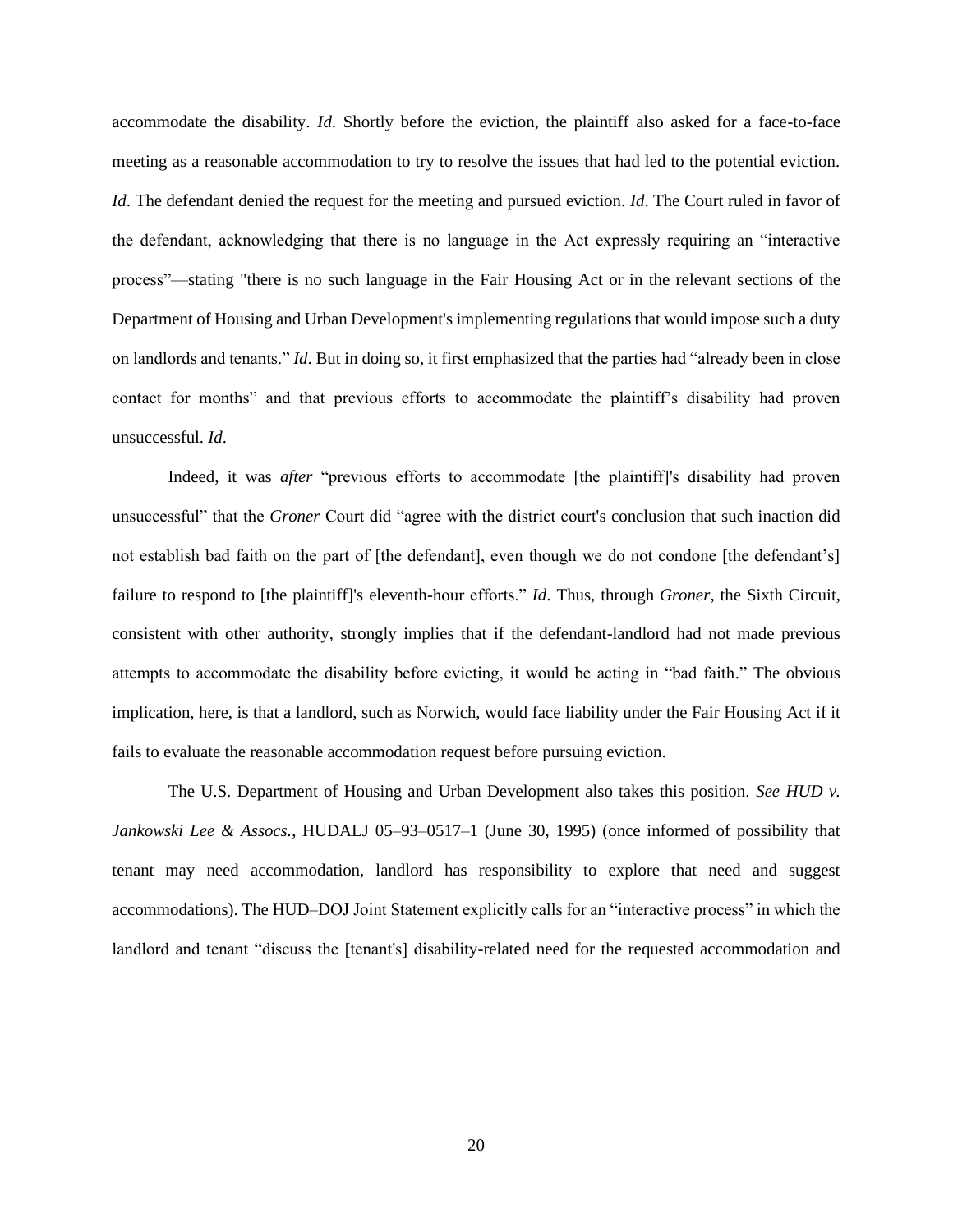possible alternative accommodations," in the hope of negotiating "an effective accommodation for the [tenant] that does not pose an undue financial and administrative burden for the [landlord]."<sup>8</sup>

Furthermore, when courts apply the reasonable accommodation provision of the Fair Housing Act, it is their established practice to rely on the Americans with Disabilities Act (ADA), 42 U.S.C. §§ 12101, 12102, and the Rehabilitation Act (RA), 29 U.S.C. § 794, both of which mandate an interactive process through which employers and employees explore what accommodations are reasonable.<sup>9</sup>

Norwich argues that it was under no obligation at all to request additional information before flatly denying the requested accommodation, and that Ms. Sanders provides "no support" for the assertion that it may have had such an obligation. Appellee Br. pg. 20. To the contrary, as set forth through the authority provided above, it is well established that the housing provider must interact with the person requesting an accommodation to evaluate the request through dialogue with the tenant rather than categorically denying it.

[https://www.justice.gov/sites/default/files/crt/legacy/2010/12/14/joint\\_statement\\_ra.pdf](https://www.justice.gov/sites/default/files/crt/legacy/2010/12/14/joint_statement_ra.pdf) (emphasis added).

<sup>8</sup> U.S. Department of Housing and Urban Development and the U.S. Department of Justice, *Reasonable Accommodations Under the Fair Housing Act* (May 17, 2004), *available at*

<sup>9</sup> *See* 29 C.F.R. § 1630.2(o)(3) (1995); 29 C.F.R. pt. 1630 Appendix (1996); 29 U.S.C. § 794(d); *Giebeler*, 343 F.3d at 1156–57 (stating that court ordinarily applies RA case law in applying reasonable accommodation provisions of Fair Housing Act and also generally applies RA and ADA case law "interchangeably"); *Good Shepherd Manor Found., Inc. v. City of Momence*, 323 F.3d 557, 561 (7th Cir.2003) (holding that Fair Housing Act requirements for showing failure to reasonably accommodate are same as those under ADA); *Erdman v. City of Fort Atkinson*, 84 F.3d 960, 962 (7th Cir.1996) ("reasonable accommodation" requirement of Fair Housing Act is most often interpreted by analogy to same phrase in RA).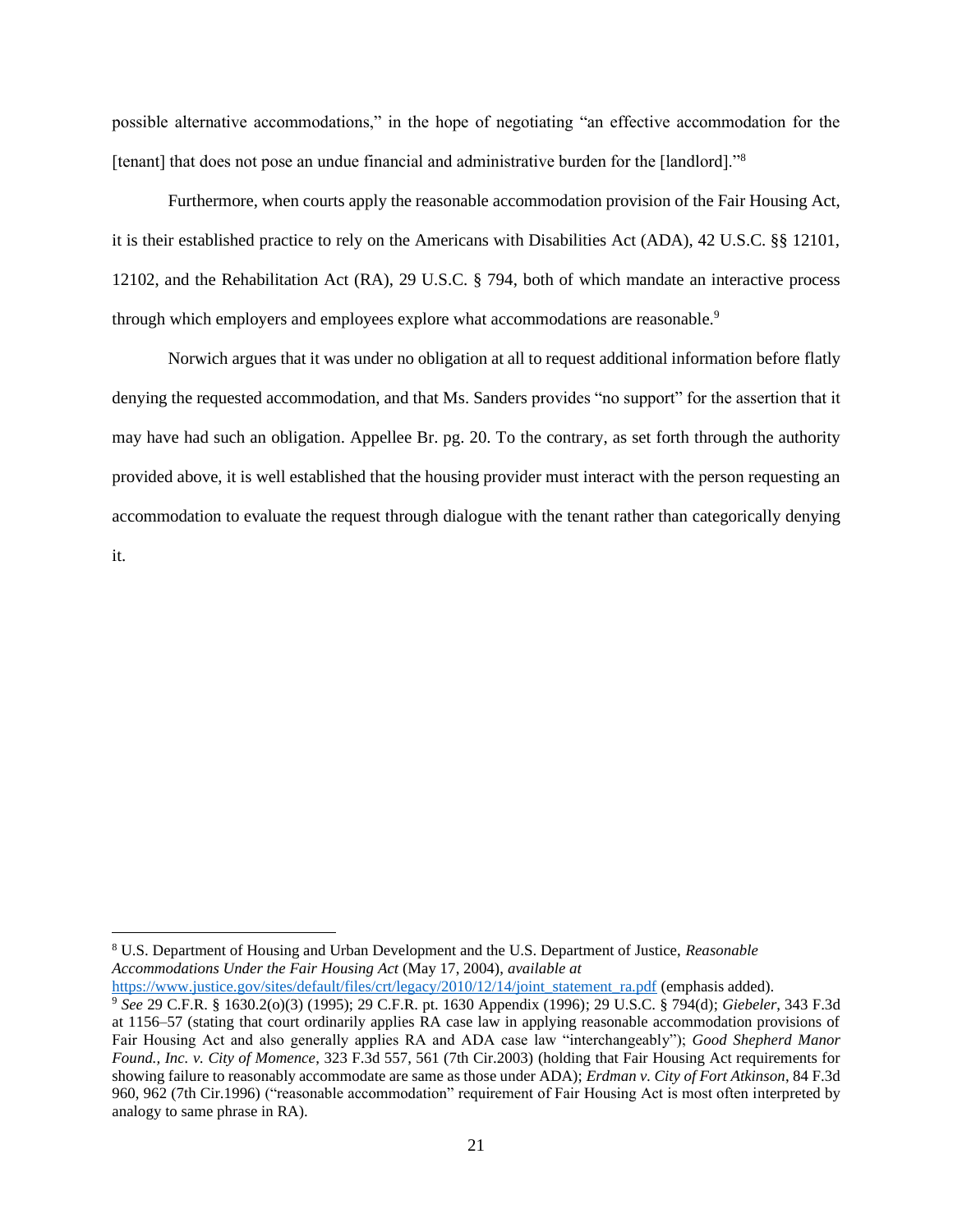#### <span id="page-21-0"></span>**2. In similar circumstances, Courts have concluded that landlords must interact to evaluate accommodation requests before evicting.**

A number of Courts have already determined that the landlord cannot proceed with an eviction until *after* it has made reasonable efforts to evaluate the accommodation request with the tenant in similar circumstances. The following cases are illustrative. First, in *Roe v. Sugar River Mills Associates*, the Court held that owners and managers of a large apartment complex could not evict a mentally ill tenant based on his threatening behavior toward other tenants until "*after* defendants have made reasonable efforts to accommodate his handicap." 820 F. Supp. 636, 639–40, 2 A.D.D. 868 (D.N.H. 1993) (emphasis added).

Second, as described above in section "B.1," the Sixth Circuit, in *Groner*, essentially concluded the same by strongly implying that if the landlord had not already met with the tenant and made efforts to accommodate, it would have acted in "bad faith" by failing to respond to an accommodation request to avoid the eviction. *Groner v. Golden Gate Gardens Apts.*, 250 F.3d 1039, 1047, 2001 U.S. App. LEXIS 10794, \*19-20, 2001 FED App. 0174P (6th Cir.).

Third, in *Hunt v. Aimco Props.*, the  $11<sup>th</sup>$  Circuit found a landlord liable under the Fair Housing Act after it "failed even to consider" a reasonable accommodation request and instead threatened eviction and pursued removal of the tenant through refusing to renew the lease agreement. L.P., 814 F.3d 1213, 1218, 2016 U.S. App. LEXIS 2788, \*2, 26 Fla. L. Weekly Fed. C 37. Reversing the lower court, the 11<sup>th</sup> Circuit found:

"These allegations sufficiently support the claim that [landlord] *failed even to consider*, much less make, the reasonable accommodation of permitting the [plaintiff] to remain in their apartment while [the plaintiff] made arrangements for [their child with disabilities] to be placed in offsite care to avoid future incidents or misunderstandings. The [plaintiff] stated a claim for failure to make a reasonable accommodation.

*Id.* at L.P., 814 F.3d 1213, 1227, 2016 U.S. App. LEXIS 2788, \*25, 26 Fla. L. Weekly Fed. C 37 (emphasis added).

Fourth, in *Sinisgallo v. Town of Islip Hous. Auth.*, the Court determined that tenants with disabilities were entitled to a preliminary injunction against proceedings by a public housing authority to evict the tenants as direct threats to others, since the tenants were likely to succeed on the merits of their claims under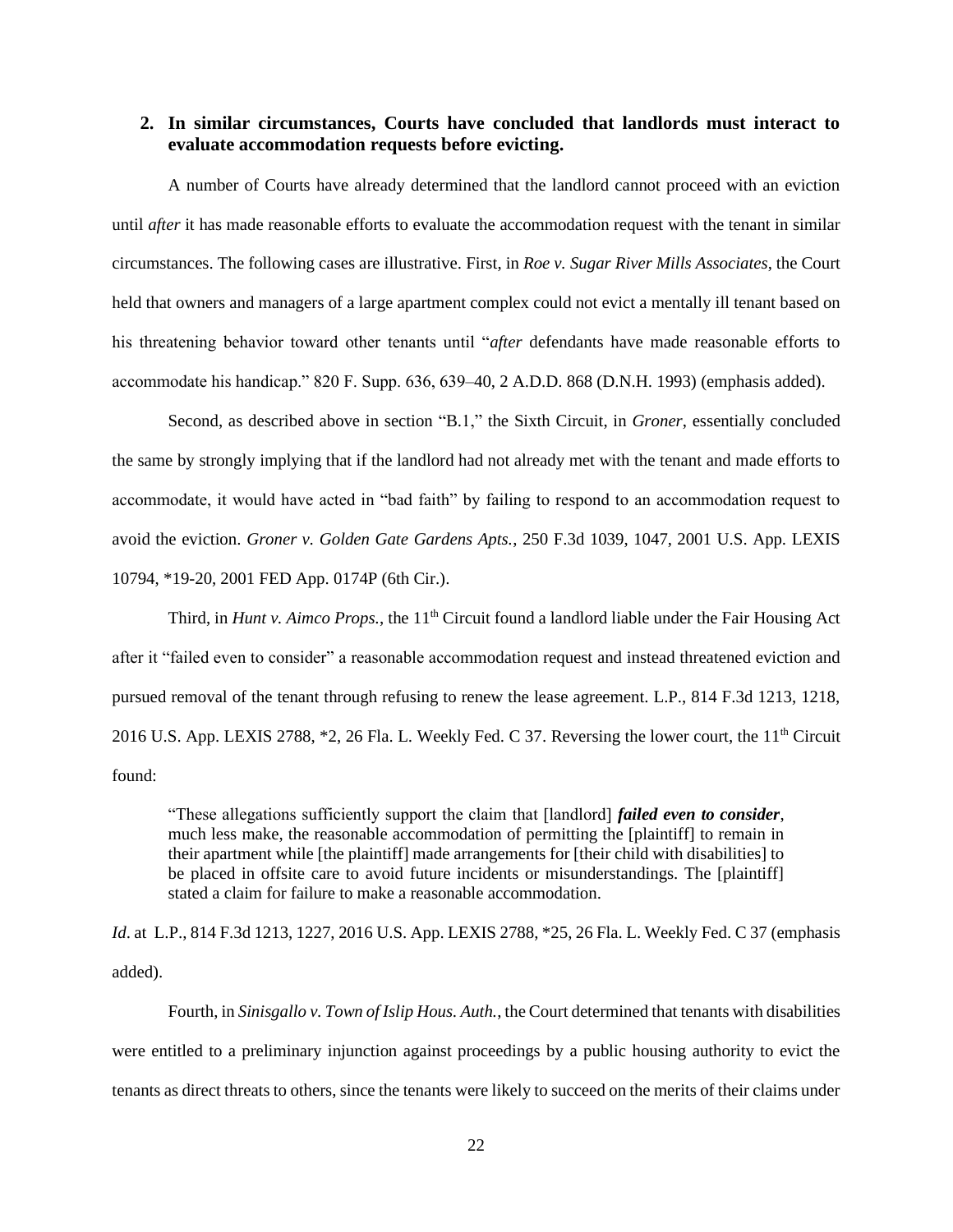the Fair Housing Act, after one tenant assaulted a neighbor due to his mental impairment, but the authority refused to consider a probationary period as a reasonable accommodation. 865 F. Supp. 2d 307, 313, 2012 U.S. Dist. LEXIS 72123, \*1.

Fifth, in *Roe v. Housing Auth.*, a tenant with a disability sought a reasonable accommodation to avoid an eviction by a landlord public housing authority. 909 F. Supp. 814, 822-823, 1995 U.S. Dist. LEXIS 19487, \*24. The landlord refused to consider or attempt to accommodate the tenant. *Id*. The Tenant brought suit under the Fair Housing Act. *Id*. The Court held:

"assuming [the tenant] is handicapped or disabled, *before* he may lawfully be evicted **[the landlord] must demonstrate that no 'reasonable accommodation' will eliminate or acceptably minimize any risk [the tenant] poses** to other residents at [the housing complex].

*Id* (emphasis added).

The cases and other authority listed above demonstrate a clear and consistent system, under which, landlords must make good faith efforts to evaluate accommodation requests, and make attempts to accommodate, before evicting. In this case, the landlord has essentially admitted that it failed to do this and took the position that it had no such duty. Appellee Br. pg. 18-21. It cannot proceed with the eviction.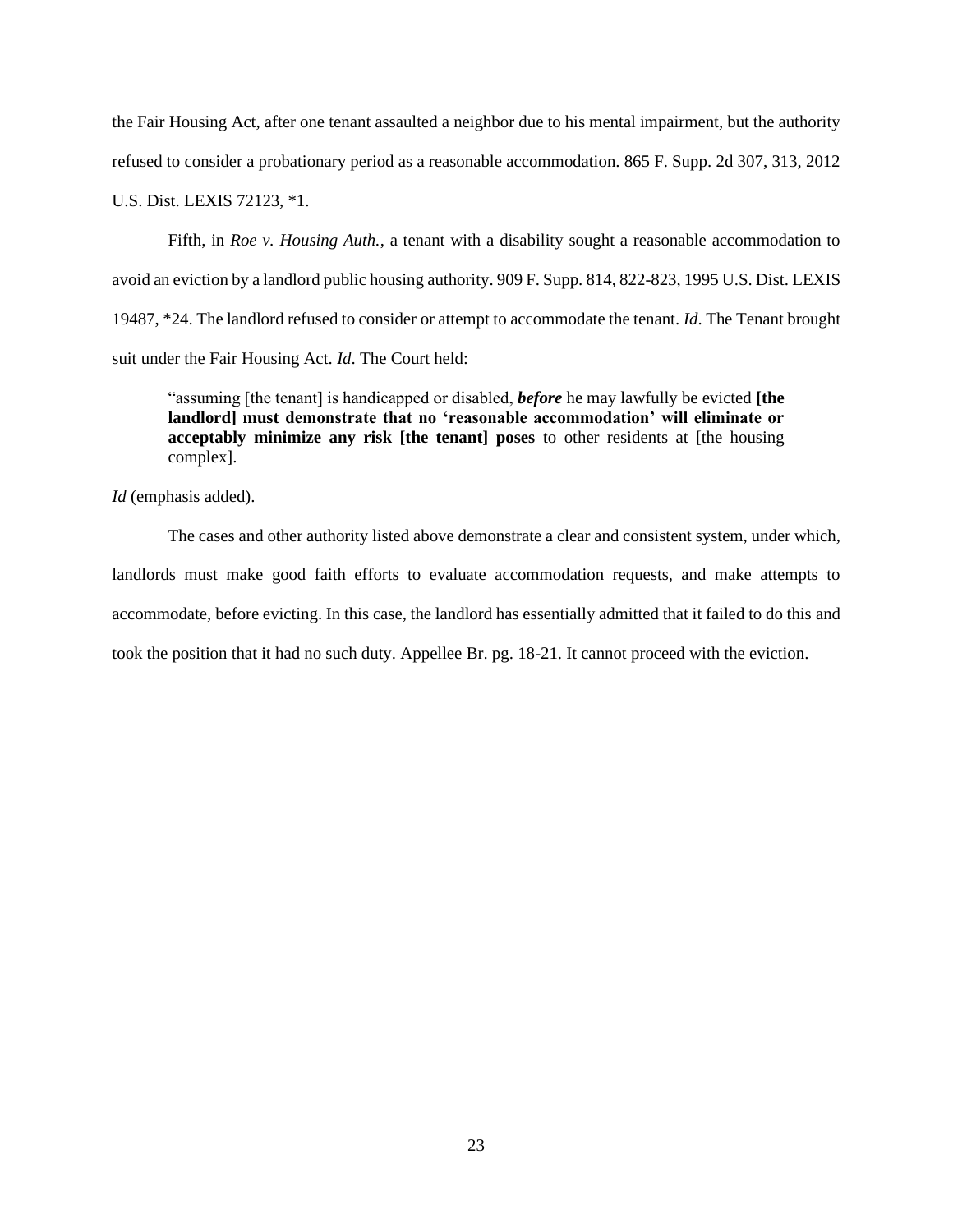# <span id="page-23-0"></span>**D. The stated reason that Appellee denied the accommodation request was because "we were already at Court" which is not a legitimate basis.**

Appellee had no legitimate basis to deny Ms. Sanders's accommodation request as explained above.

The real reason for denial of the accommodation request was explained at trial by Appellee's property

manager when asked about Norwich's response to the accommodation request:

- Q But the request for accommodation: Are you aware if there was any response, by Norwich Apartments, to this request?
- A I would doubt it. We were already at court. So, no.

T.R. 15:9-11. Appellee failed to respond, thus denying Ms. Sanders's accommodation request, because "we were already at court." Being "already at court" is not a legitimate basis to deny a reasonable accommodation request.<sup>10</sup>

 $10$  The overwhelming authority cited in section I.B.2., above, confirms that accommodation requests may be made to prevent an eviction.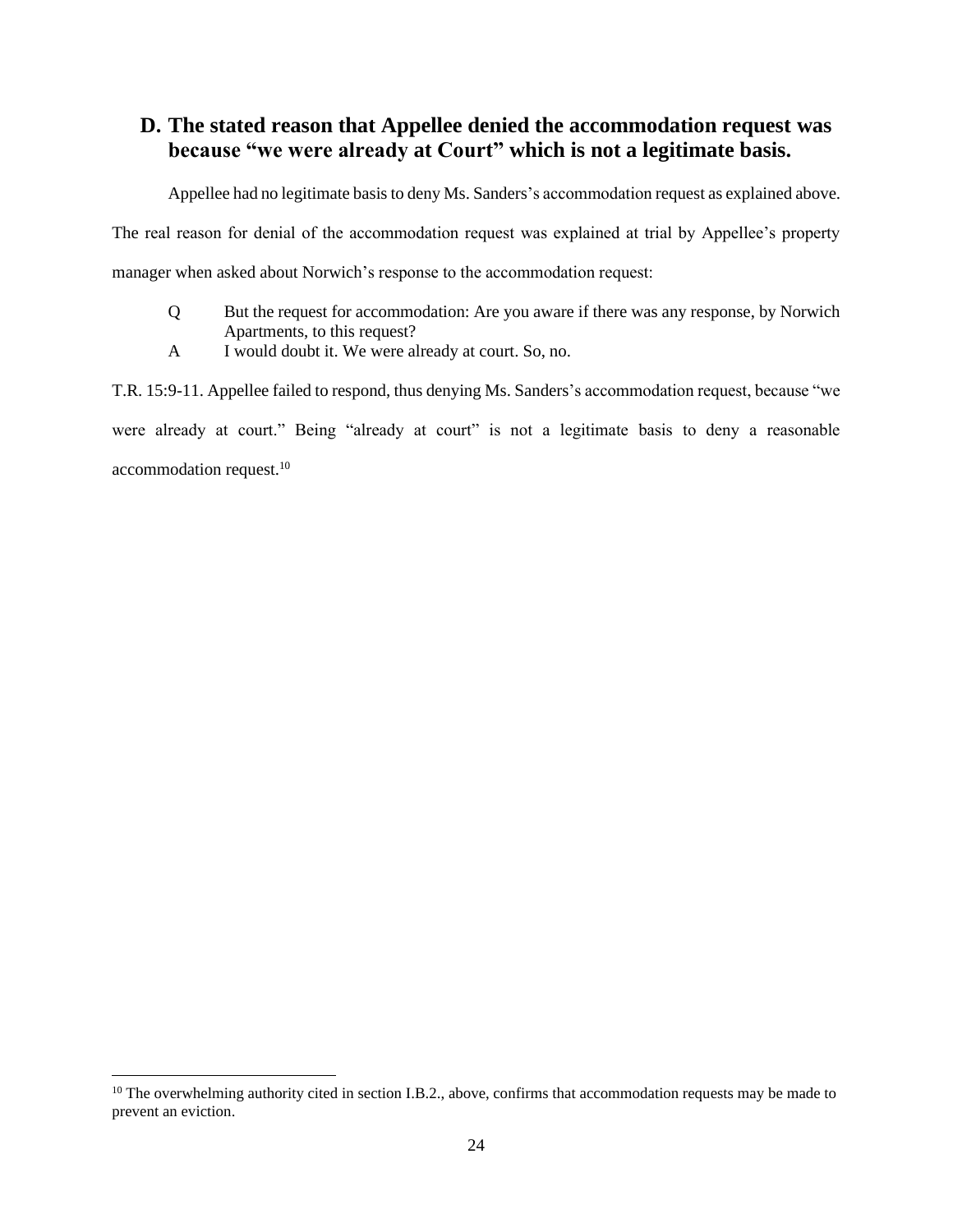<span id="page-24-0"></span>**II. A ruling in favor of the Appellee would have a chilling effect on civil rights for people with disabilities.**

To provide factual context for the importance of this matter, as of 2017, 59.4% of housing civil rights complaints received by the Department of Housing and Urban Development Fair Housing and Equal Opportunity (FHAP) were on the basis of disability.<sup>11</sup> 41.1% of all complaints before FHAP in 2017 involved the failure to make reasonable accommodations, the second most common issue raised in FHAP Complaints.<sup>12</sup> The number one call that The Ability Center of Greater Toledo receives involves a lack of available housing for people with disabilities. There is currently a shortage of affordable, accessible housing available in our region.<sup>13</sup>

The policy intentions behind passage of the Fair Housing Act confirm that the law was enacted with the specific goal of protecting the rights of such persons with disabilities to live in a residence of their choice in the community. *Giebeler v. M&B Assoc.,* 343 F.3d 1143(9th Cir. 2003). For people with disabilities, those rights must include the right to request reasonable accommodations where necessary to access a dwelling of their choice. 42 U.S.C. 3604(f)(3)(B)(2016). When passing the amended version of the Fair Housing Act, which added disability as a class, the House Judiciary Committee explained that a housing provider's practices are not defensible simply because they have become a tradition; reasonable accommodations require changes to traditional rules and practices if necessary to permit a person with a disability an equal opportunity to use and enjoy a dwelling.<sup>14</sup>

Manifestations of a disability may cause some tenants to temporarily fall behind in rent, as occurred in this case. People with disabilities may be reliant on in-home care to get out of bed in the morning; they may have frequent stays in a hospital or respite facility; and those with mental health disabilities may have

 $11$  Office of Fair Housing and Equal Opportunity, Annual Report to Congress, FY 2017 at 14, available at [https://www.hud.gov/sites/dfiles/FHEO/images/FHEO\\_Annual\\_Report\\_2017-508c.pdf](https://www.hud.gov/sites/dfiles/FHEO/images/FHEO_Annual_Report_2017-508c.pdf) (accessed 3/3/2020).  $\overline{12}$  Id. at 16.

<sup>13</sup> See Calee Kirby, *Low-income public housing waitlist temporarily closed in the Toledo metro area: Community Leaders said there were too many people on the list and not enough houses*, WTOL (Feb. 24, 2020), available at [https://www.wtol.com/article/news/local/low-income-public-housing-wait-list-temporarily-closed/512-dc9d3684-](https://www.wtol.com/article/news/local/low-income-public-housing-wait-list-temporarily-closed/512-dc9d3684-6103-4621-9024-fa56deb1c42a) [6103-4621-9024-fa56deb1c42a](https://www.wtol.com/article/news/local/low-income-public-housing-wait-list-temporarily-closed/512-dc9d3684-6103-4621-9024-fa56deb1c42a) (accessed 3/3/2020).

<sup>&</sup>lt;sup>14</sup> H.R.Rep.No.711, 100<sup>th</sup> Cong. 2d Session, reprinted in 1988 U.S.C.C.A.N. 2173, 2179.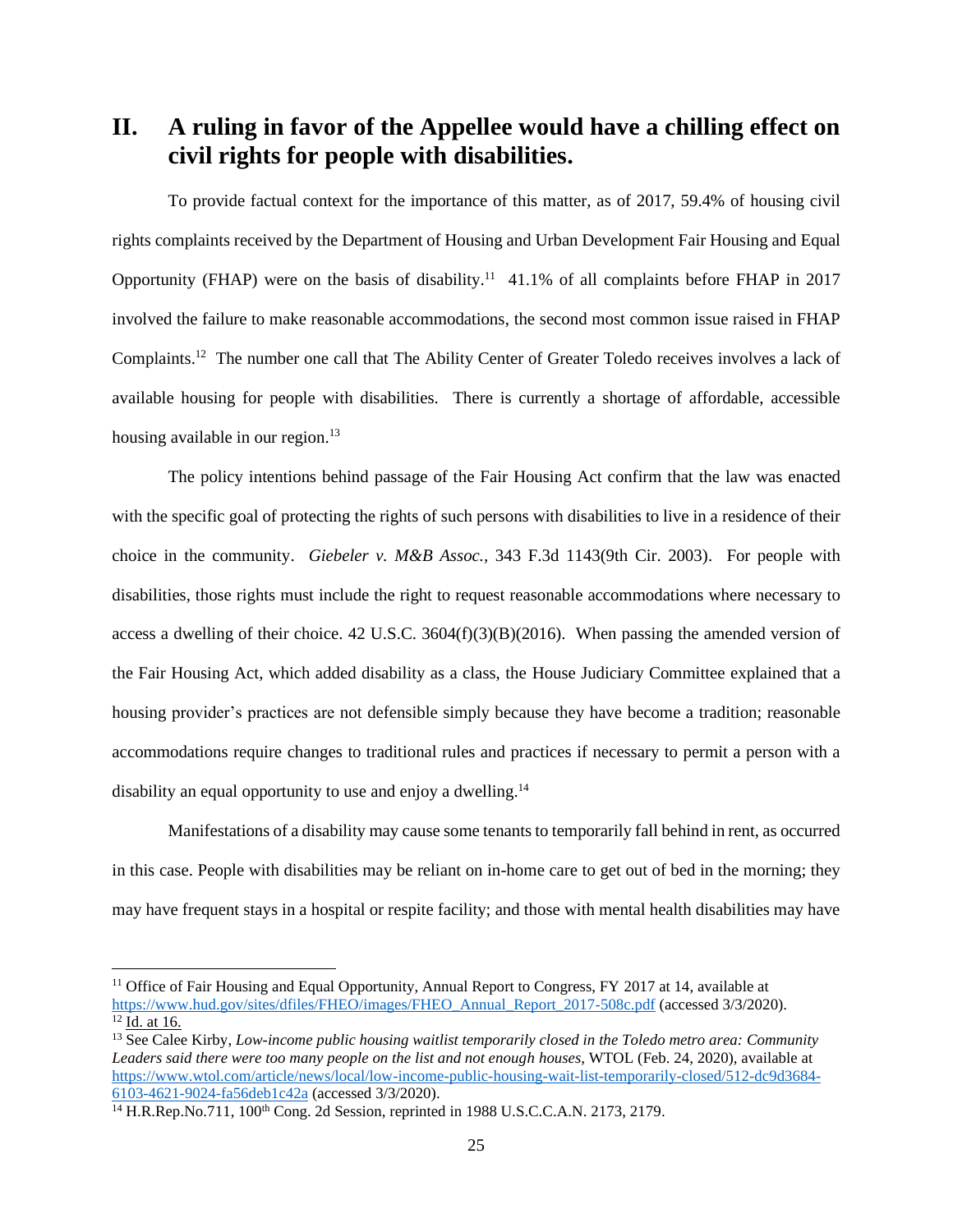bouts of depression where their disability keeps them from engaging in activities of daily living for periods of time. Of course, these issues may cause some tenants to fall behind in rental payments temporarily. But if such manifestations of disability cause the tenant to be evicted, then people with disabilities lose the stability, safety, and economic boost that stable housing provides. They simply cannot enjoy equal access to housing as intended by the Fair Housing Act. This is why HUD Guidance specifically calls for housing providers to be flexible in adjusting its policies for collecting rental payments, by, for example, "adjusting a rent payment schedule to accommodate when an individual receives payment assistance."<sup>15</sup>

This understanding of the Fair Housing Act, and the reasonable accommodation requirements, is currently incorporated into the practices of the housing industry. Based on their work and services, The Ability Center and The Fair Housing Center know that the practice of housing providers and property managers is to evaluate and attempt to accommodate tenants before proceeding with an eviction. If this Court were to rule in favor of Norwich it would disrupt current practices and effectively allow property managers in this region to ignore accommodation requests, inconsistent with the authority provided in section I., above. A failure to find that the lower Court erred in allowing Norwich to evict Ms. Sanders after she made a valid reasonable accommodation request, and after Norwich took the position that it need not even dialogue to evaluate that request, would have a powerful chilling effect on civil rights for persons with disabilities.

<sup>15</sup> HUD.gov, Reasonable Accommodations and Modifications, available at

[https://www.hud.gov/program\\_offices/fair\\_housing\\_equal\\_opp/reasonable\\_accommodations\\_and\\_modifications#\\_E](https://www.hud.gov/program_offices/fair_housing_equal_opp/reasonable_accommodations_and_modifications#_Examples_1(accessed) [xamples\\_1\(accessed](https://www.hud.gov/program_offices/fair_housing_equal_opp/reasonable_accommodations_and_modifications#_Examples_1(accessed) 3/3/2020); *see* also HUD Notice PIH 2010-11(HA)(2010 HUD PIH LEXIS 104\*4)(April 13, 2010)(HUD permits housing authorities to change rent payment standards based on a reasonable accommodation request by a person with a disability such as a room for a live-in aid or medical equipment); *Fair Hous. Rights Ctr. V. Morgan Props. Mgmt. Co., LLC*, 2018 U.S.Dist. LEXIS 108905 (E.D. Penn. June 29, 2018)(Defendant property manager denied summary judgment where tenants requested reasonable accommodations of Defendant's policy that it would not adjust rent payment due dates02-16- based on receipt of SSDI income or any other disability); *HUD v. Milton James*, FHEO No. 02-16-4255-8 (Jan. 22, 2020), available at <https://www.hud.gov/sites/dfiles/FHEO/documents/20charMilton%20James.pdf> (accessed 3/4/2020)(HUD ALJ

found that Respondent Apartment Owner discriminated against Complainant, in part, by failing to grant a reasonable accommodation for her rental due date when payments were being made by a third party non-profit organization).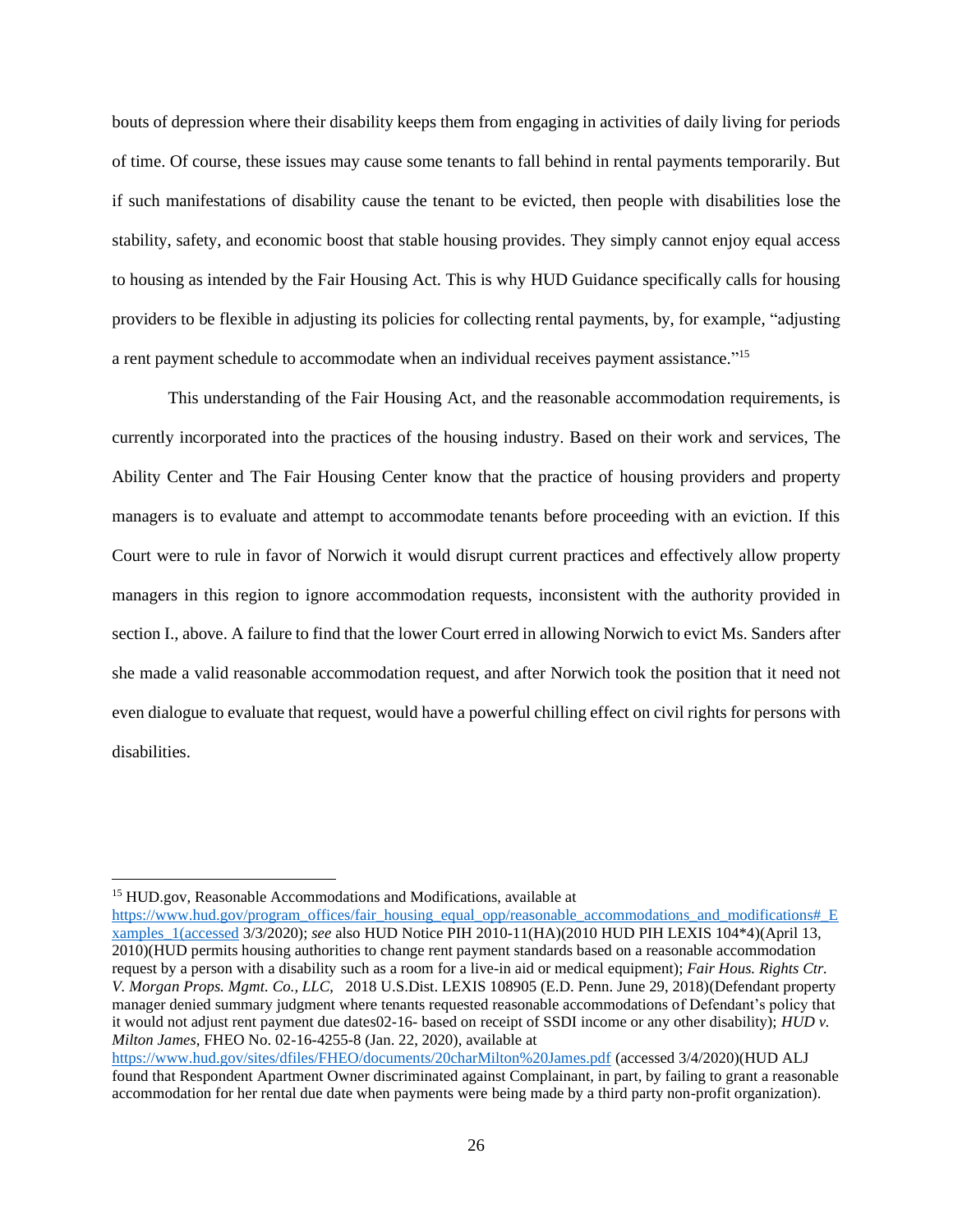# **Conclusion and Request for Relief**

<span id="page-26-0"></span>For the foregoing reasons, *Amici* requests that this Court find that the lower Court erred in determining that Appellee could proceed with the subject eviction after categorically denying Appellant's accommodation request and thereby preclude Appellee from proceeding with the eviction.